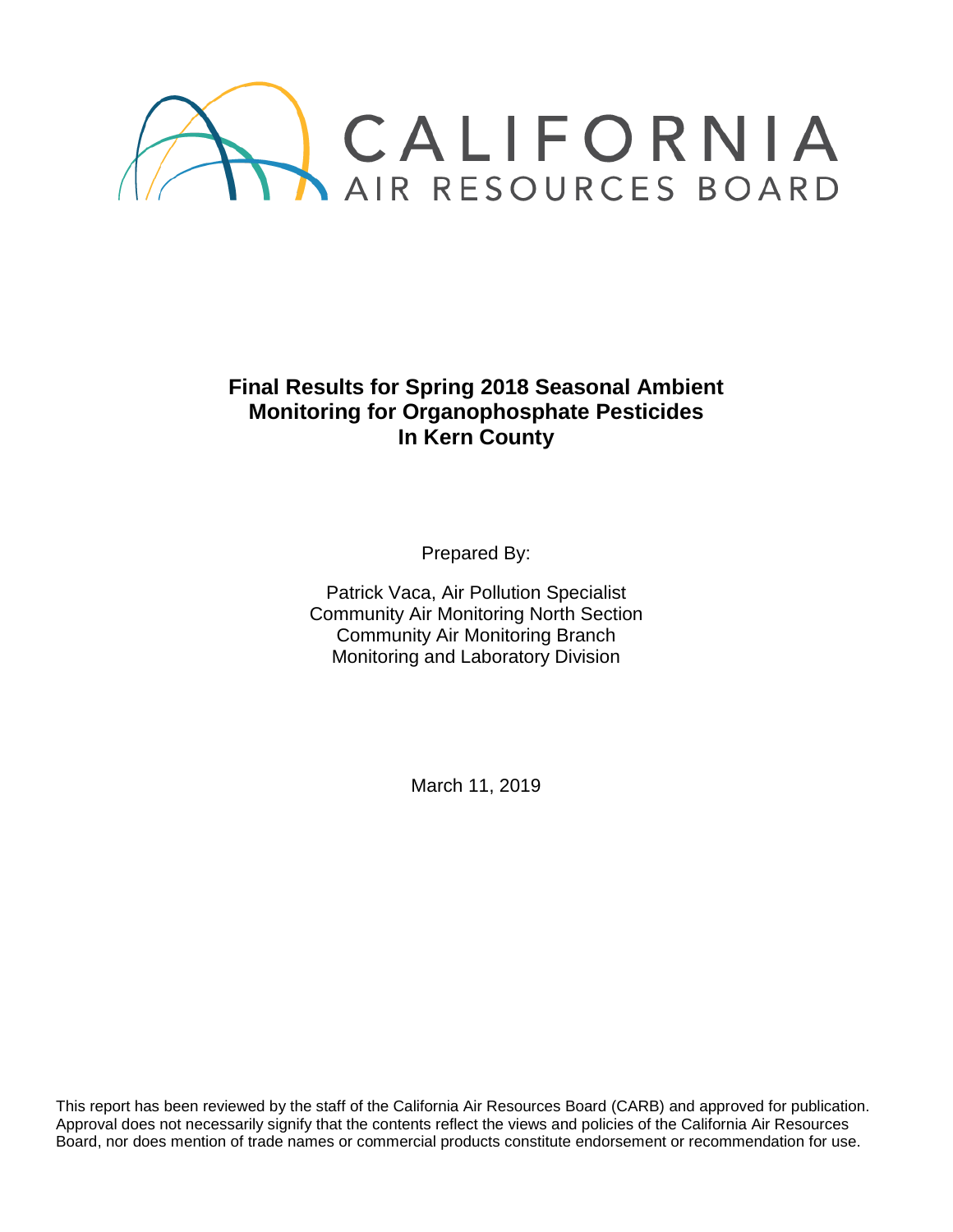### **Monitoring Report Approval**

**Report Title:** Final Results for Spring 2018 Seasonal Ambient Monitoring for Organophosphate Pesticides in Kern County

**Project Lead:** Patrick Vaca, Air Pollution Specialist

Approval: The following monitoring report has been reviewed and approved by the Community Air Monitoring Branch.

Joe Guerrero, Manager Community Air Monitoring North Section

Kenneth R. Stroud, Chief **Community Air Monitoring Branch** 

 $3 - 11 - 19$ 

Date

 $3 - 11 - 19$ 

Date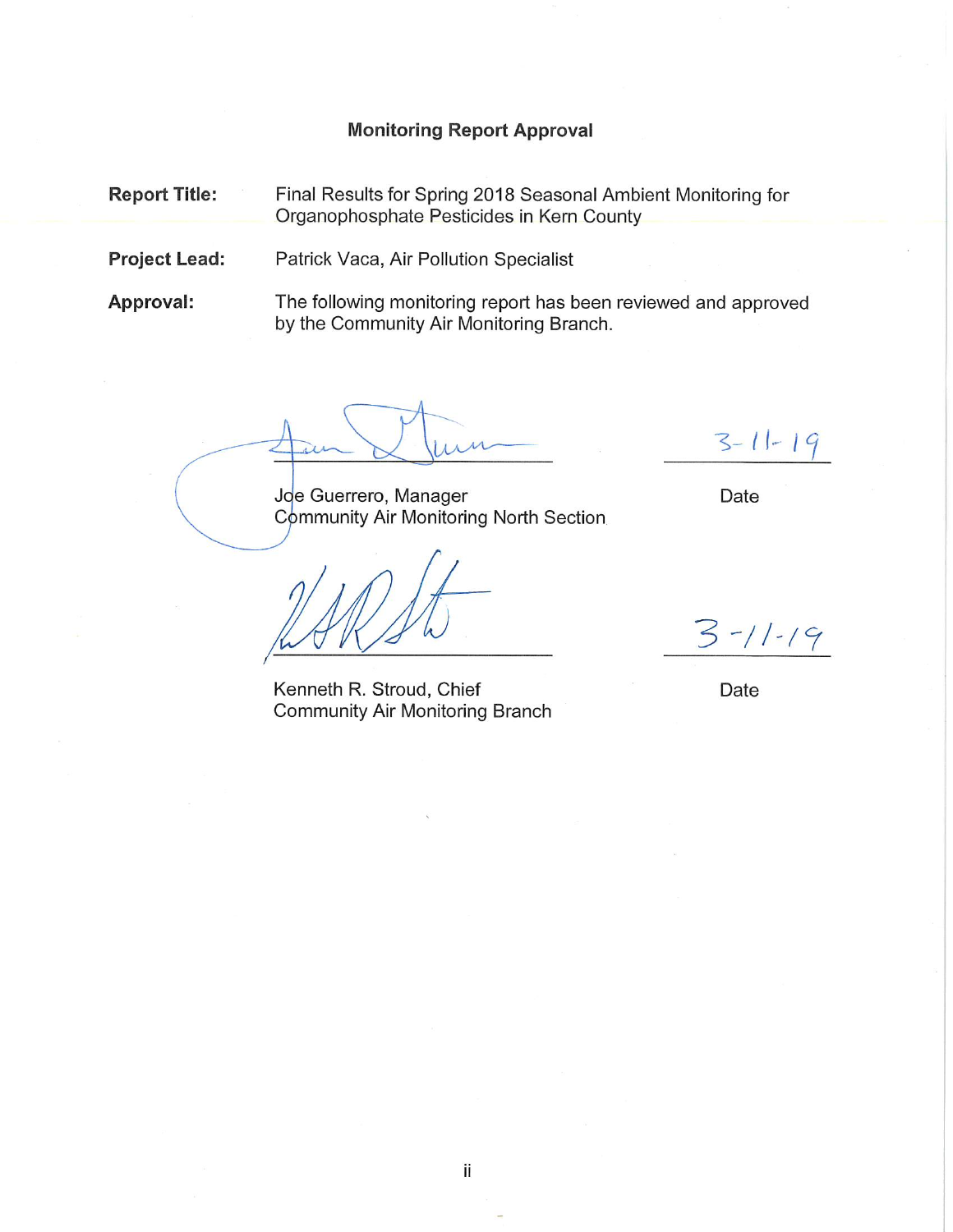### **Executive Summary**

#### **Spring 2018 Seasonal Ambient Monitoring for Organophosphate Pesticides In Kern County**

At the request of the Department of Pesticide Regulation (DPR), the California Air Resources Board (CARB) conducted an air monitoring study for the organophosphate pesticide active ingredients chlorpyrifos, Diazinon, Malathion, chlorpyrifos Oxygen Analog (OA), dichlorvos, dimethoate, dimethoate OA, Diazinon OA, Malathion OA, S,S,S-tributyl trithiophosphate (DEF), and phosmet. The monitoring was conducted in communities near historical high use areas. Sampling was conducted at five locations including three public schools and two CARB ambient air monitoring stations from March 12, 2018 through May 18, 2018.

A total of 235 samples including 199 primary samples and 36 quality control (QC) samples were collected by Community Air Monitoring North (CAMN) staff over the tenweek sampling period. Five primary samplers were deployed to the communities of Arvin, Lost Hills, Wasco, Delano, and Shafter. An additional sampler for Quality Control (QC) samples was set up in Arvin. Samples were collected on polymeric resin contained in glass sorbent tubes with an air sampling flow rate of 1000 standard cubic centimeters per minute (SCCM). The polymeric resin sorbent tube contents were analyzed by gas chromatography with a mass selective detector (GS/MSD) by CARB's Northern Laboratory Branch (NLB) in Sacramento.

13 samples were invalid due to power failures, pump failures, sample time and/or flow rate being out of criteria, and the theft of one sampler. There was a total of 235 sampled sorbent tubes.

#### **Organophosphate Sorbent Tube Results**

There was a total of 2,475 results provided by the NLB for the eleven organophosphate analytes. Many of the samples (98.6%) were found to be below the Method Detection Limit (MDL) or the Estimated Quantitation Limit (EQL) (which equals five times the MDL). Samples with levels which are higher than the MDL and lower than the EQL are defined as "trace". For chlorpyrifos there were 24 quantifiable samples and 43 trace level samples. For Malathion there were four quantifiable and nine trace level samples. For dichlorvos there were four quantifiable samples. For DEF there was one trace level sample. For chlorpyrifos OA there were four trace level samples. For phosmet there was one quantifiable and one trace level sample. For Malathion OA there were four trace level samples. For Diazanon there was one quantifiable sample. For Diazanon OA, dimethoate, and dimethoate OA there were no quantifiable or trace level samples.

The highest concentration of chlorpyrifos  $(0.126 \text{ u}g/m<sup>3</sup>)$  was seen at the Arvin site on March 18, 2018; the second highest concentration  $(0.121 \text{ uq/m}^3)$  was seen at the Arvin site on March 20. The highest concentration of Malathion (0.020 ug/ $m<sup>3</sup>$ ) was seen at the Arvin site on May 8; the second highest concentration  $(0.017 \text{ uq/m}^3)$  was seen at the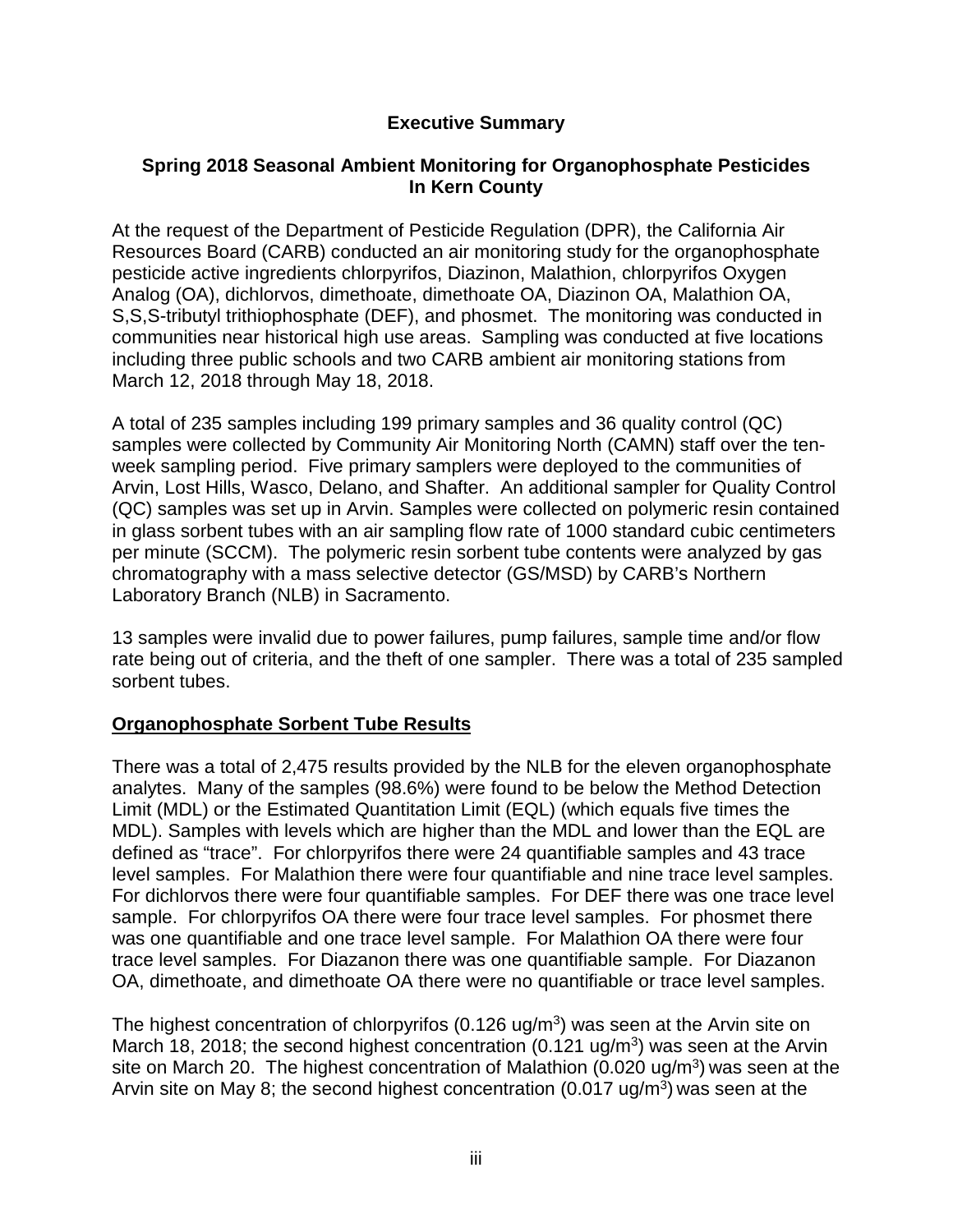Arvin site on May 6, 2018. The highest concentration of dichlorvos  $(0.040 \text{ ug/m}^3)$  was seen at John Prueitt Elementary School in Wasco on May 16; the second highest concentration (0.038 ug/m<sup>3</sup>) was seen at the Shafter site on May 16. The highest concentration of phosmet at (0.015 ug/m<sup>3</sup>) was seen at Pioneer School in Delano on April 4. The highest concentration of Diazinon was seen at the Pioneer School on April 5  $(0.012 \text{ u}g/m^3)$ .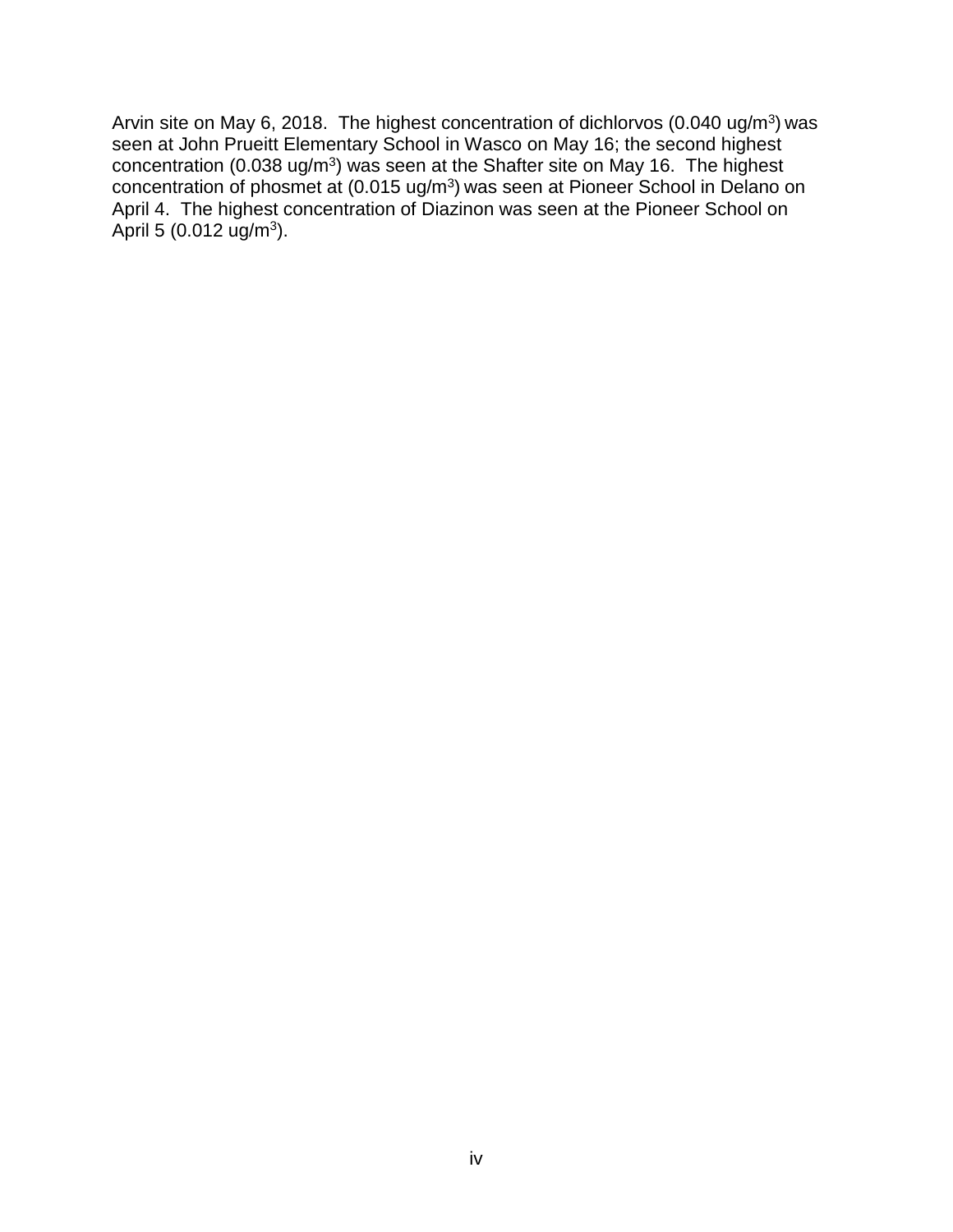*Table of Contents*

| <b>Section</b>           |                                                                          | <b>Page</b>    |
|--------------------------|--------------------------------------------------------------------------|----------------|
|                          | Monitoring Report Approval                                               | ij.            |
| <b>Executive Summary</b> |                                                                          | iii-iv         |
| <b>Table of Contents</b> |                                                                          | v-vi           |
| 1.0                      | Introduction                                                             | 1              |
| 2.0                      | <b>Sampling Sites</b>                                                    | 1              |
| 3.0                      | Methods                                                                  | 6              |
| 4.0                      | <b>Results</b>                                                           | $\overline{7}$ |
| 5.0                      | <b>Deviations from Protocol</b>                                          | 13             |
| 6.0                      | <b>Quality Assurance/Quality Control</b>                                 | 13             |
| 7.0                      | Summary                                                                  | 17             |
| <b>TABLES</b>            |                                                                          |                |
| Table 1:                 | <b>Summary of Sampling Sites</b>                                         | $\overline{2}$ |
| Table 2:                 | Summary of Results for Chlorpyrifos, Malathion, and Diazinon 11-12       |                |
| Table 3:                 | Summary of Results for Phosmet, Malathion OA, and Dichlorvos             | 12             |
| Table 4:                 | <b>Summary of Invalid Samples</b>                                        | 13             |
| Table 5:                 | <b>Summary of Collocated Results</b>                                     | 14             |
| Table 6:                 | Field Spike Results for Chlorpyrifos, Malathion, and Diazinon            | 15             |
| Table 7:                 | Field Spike Results for Chlorpyrifos OA, Malathion OA and<br>Diazinon OA | 15             |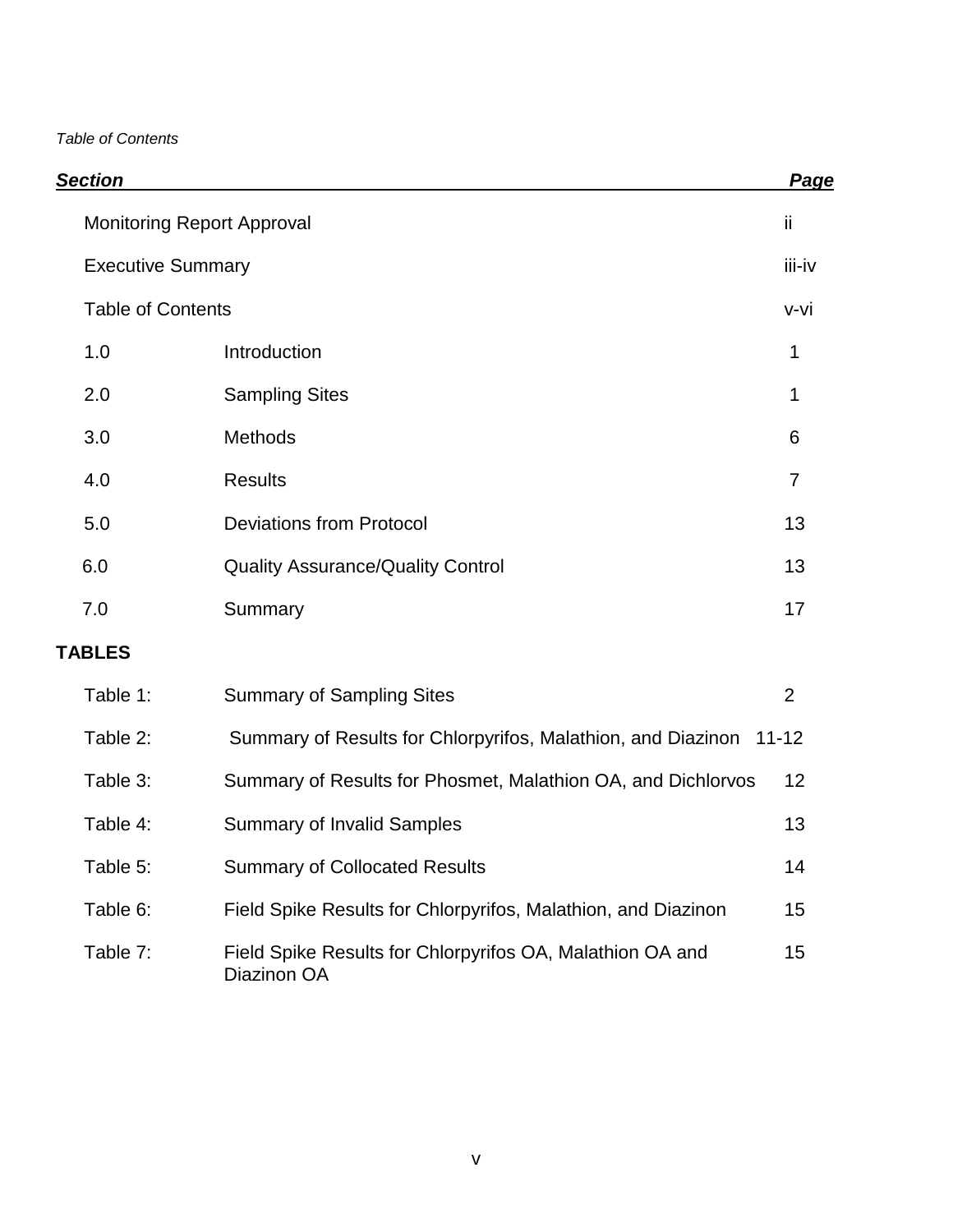| Table 8:  | Field Spike Results for DEF, Dimethoate, and Dimethoate OA | 16 |
|-----------|------------------------------------------------------------|----|
| Table 9:  | Field Spike Results for Phosmet and Dichlorvos             | 16 |
| Table 10: | Method Detection and Estimated Quantitation Limits         | 17 |

#### **FIGURES**

| Figure 1 | Map of Kern County OP Monitoring Sites          | 3              |
|----------|-------------------------------------------------|----------------|
| Figure 2 | <b>CARB-Arvin Air Monitoring Site</b>           | 4              |
| Figure 3 | Crop Map of CARB-Arvin Site (Spring 2018)       | 5              |
| Figure 4 | <b>CARB-Arvin Valid Samples</b>                 | $\overline{7}$ |
| Figure 5 | <b>Lost Hills Valid Samples</b>                 | 8              |
| Figure 6 | John L. Prueitt Elementary School Valid Samples | 8              |
| Figure 7 | <b>Pioneer School Valid Samples</b>             | 9              |
| Figure 8 | <b>CARB-Shafter Valid Samples</b>               | 9              |

## **APPENDICES**

| Appendix 1: |  | Sampling Protocol for Organophosphate Monitoring in Kern County |  |  |
|-------------|--|-----------------------------------------------------------------|--|--|
|-------------|--|-----------------------------------------------------------------|--|--|

- Appendix 2: Use Information and Air Monitoring Recommendation
- Appendix 3: Sampling Site Photos and Crop Maps (Spring 2018)
- Appendix 4: Mass Flow Meter Certification Report
- Appendix 5: Monitoring Field Log Sheets
- Appendix 6: Laboratory Results Report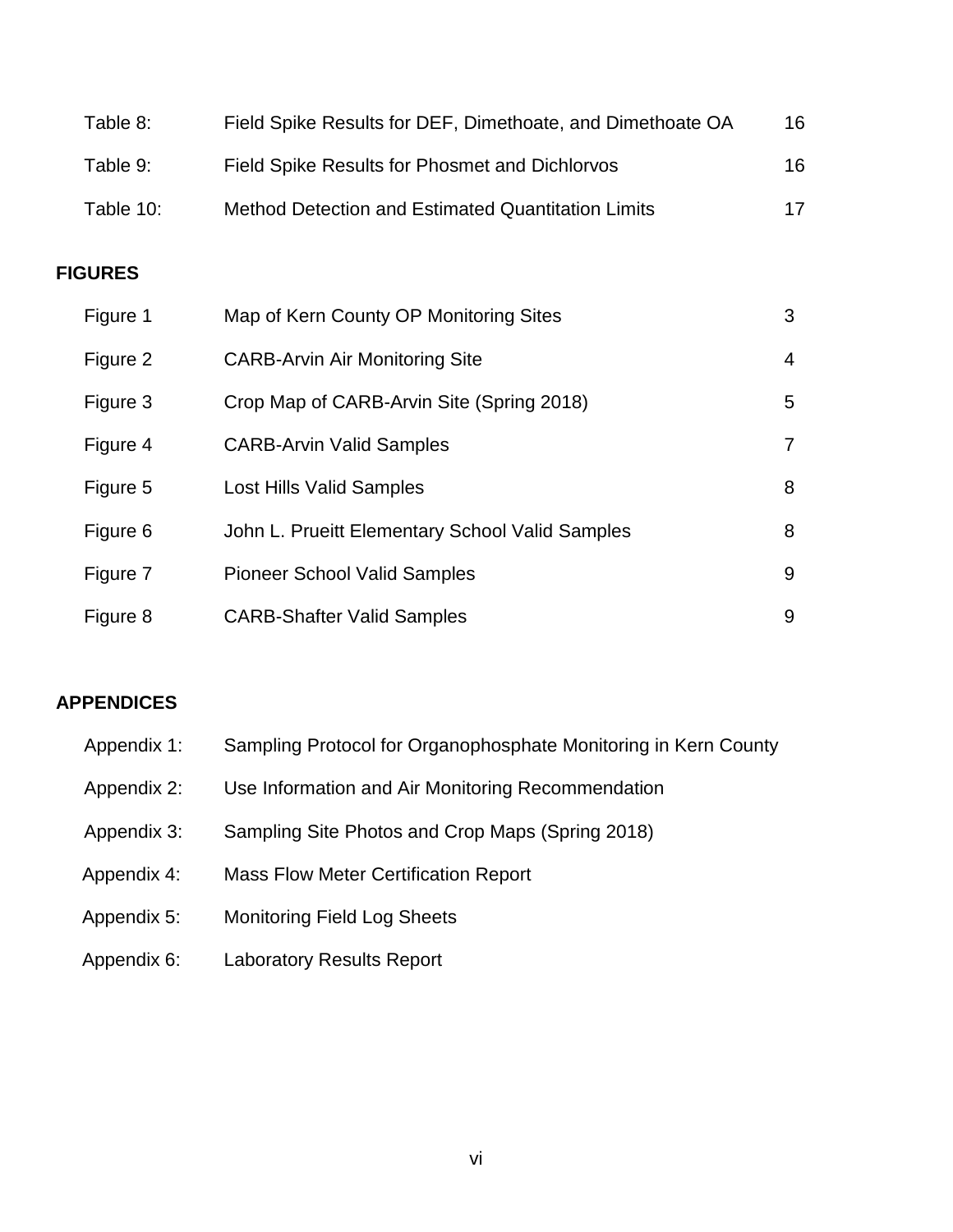## **1.0 Introduction**

At the request of the Department of Pesticide Regulation (DPR) and as part of the proposed monitoring requests included in the 2016 Budget Act, the California Air Resources Board (CARB) conducted air monitoring for the organophosphate (OP) pesticides chlorpyrifos, chlorpyrifos Oxygen Analog (OA), dichlorvos, dimethoate, dimethoate OA, Diazinon, Diazinon OA, Malathion, Malathion OA, S,S,S-tributyl trithiophosphate (DEF), and phosmet in Kern County. Chlorpyrifos is a clear-to-white crystalline solid insecticide used in agricultural applications for the removal of termites, mosquitos, and roundworms (Christensen *et al.,* 2009). Dichlorovos is a dense colorless liquid which evaporates easily into the atmosphere that is used for insect control in food storage areas, greenhouses and barns. Dimethoate is a white crystalline solid that is used for contact and systemic control of a broad range of insects. Diazinon and Malathion are both colorless liquids with low vapor pressures (ATDR 2003; ATDR 2008) that are used to control insects on fruit, vegetable, nut and field crops. DEF is a colorless to pale yellow liquid that is used as a defoliant for cotton plants. Phosmet is an off-white crystalline solid that is used on a wide variety of fruit crops for the control of aphids, suckers, mites and fruit flies. OP pesticides work through the inhibition of the enzyme acetylcholinesterase (AChE) (ATSDR, 2008). This inhibition results in the accumulation of the neurotransmitter acetylcholine at post-synaptic receptors in the peripheral, neuromuscular, and central nervous systems (ATSDR, 2008).

Data presented by DPR in 2016 showed that Kern County had the highest cumulative annual reported OP usage for years 2012 – 2014. The report showed that for those years, the total reported use in Kern County was over 800,000 pounds of the active ingredients chlorpyrifos, Diazinon, and Malathion. Data indicates that the highest usage in Kern County peaks during the months of March through May.

A total of 222 valid samples, which included 194 primary samples and 36 quality control samples (14 collocated samples, 10 field spikes, and 12 passive samples), were collected from March 12, 2018, through May 18, 2018. Sampling occurred continuously for four 24-hour periods for each week of the study. Weekly sampling commenced upon arrival of the field staff and continued until the fourth/final sample was collected approximately 96 hours later. The "Sampling Protocol for Organophosphate Monitoring in Kern County" is located in Appendix 1.

## **2.0 Sampling Sites**

Sampling sites for this study were chosen based on recommendations from DPR (Appendix 2. "Use Information and Air Monitoring Recommendation for the Organophosphate Pesticide Active Ingredients Chlorpyrifos, Diazinon, and Malathion: Seasonal Ambient Air Monitoring Studies in Kern County, Fresno and Tulare Counties, and Imperial County"). Also per the DPR recommendation, schools were given top priority when choosing locations in the listed high OP use cities. CARB staff worked closely with school district office management to locate the schools of highest concern for impacts from OP pesticide applications.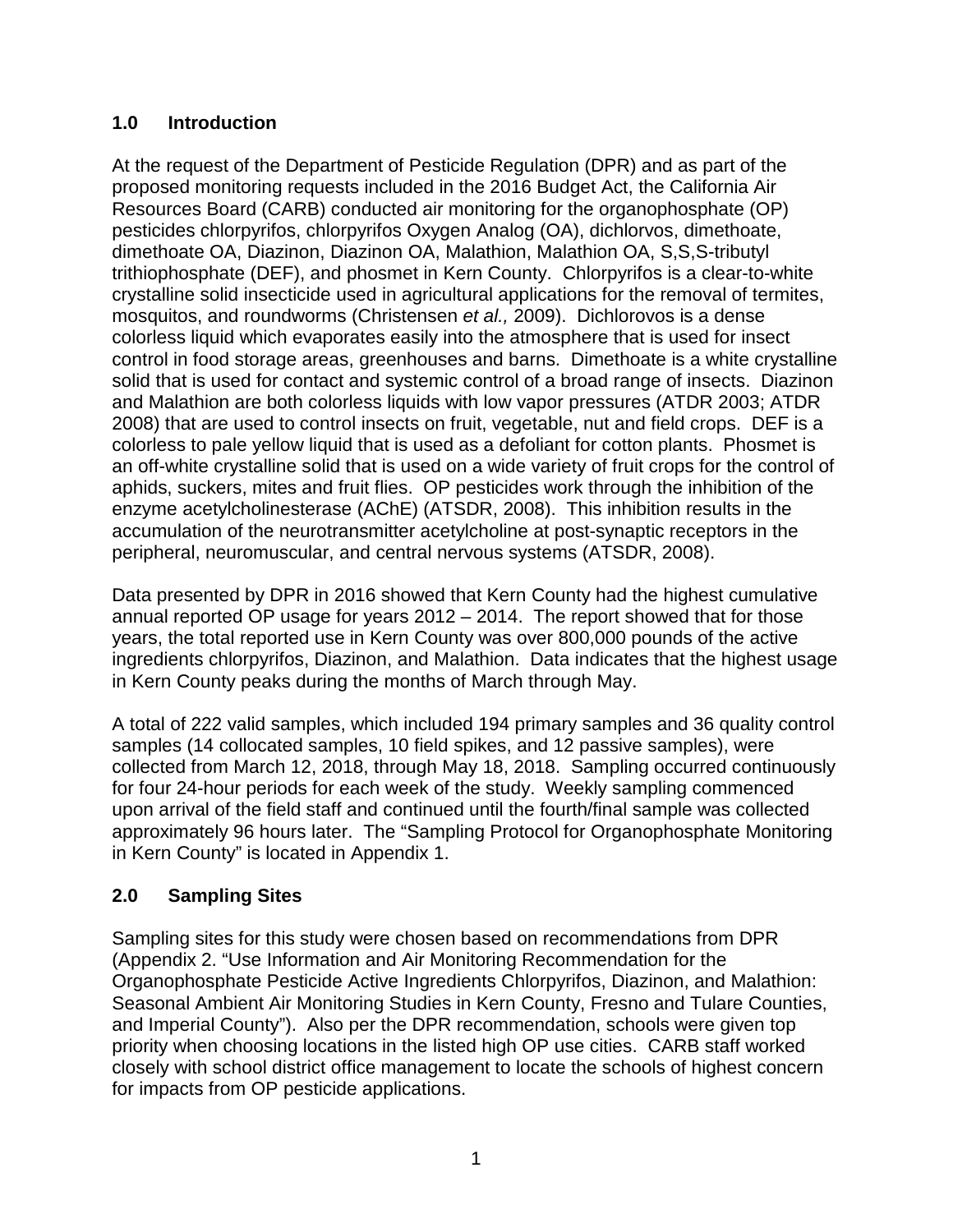At each site, samplers were installed on top of buildings and one trailer (Arvin-Digiorgio) with unobstructed airflow to the samplers. A collocated sampler was installed at the Arvin-Digiorgio site. All sampler probes were installed at a height of approximately two meters above the level of the rooftop. Photos of each sampler location, and crop maps which indicate prevalence and type of crops nearby, are included in Appendix 3.

Table 1 summarizes the sampling locations including Global Positioning System (GPS) coordinates. GPS coordinates were obtained by Google Earth.

| <b>Site Name</b>                 | <b>Address</b>                                                     | <b>GPS Coordinates</b> | <b>Probe Height above</b><br>ground level (m) |
|----------------------------------|--------------------------------------------------------------------|------------------------|-----------------------------------------------|
| CARB-Arvin-Digiorgio             | 19405 Buena Vista Ave., Arvin, CA 93203                            | 35.2392. - 118.7886    | 4.26                                          |
| Lost Hills Union School District | 20951 Pavillion Way, Lost Hills, CA 93249                          | 35.6154, -119.7027     | 4.64                                          |
|                                  | John L. Prueitt Elementary School 3501 7th Street, Wasco, CA 93280 | 35.5934, -119.3657     | 4.35                                          |
| <b>Pioneer School</b>            | 1001 Hiett Ave., Delano, CA 93215                                  | 35.7678, -119.2700     | 7.62                                          |
| CARB-Shafter                     | 578 Walker Street, Shafter, CA 93263                               | 35.5035, -119.2726     | 5.07                                          |

#### **Table 1 Summary of Sampling Sites**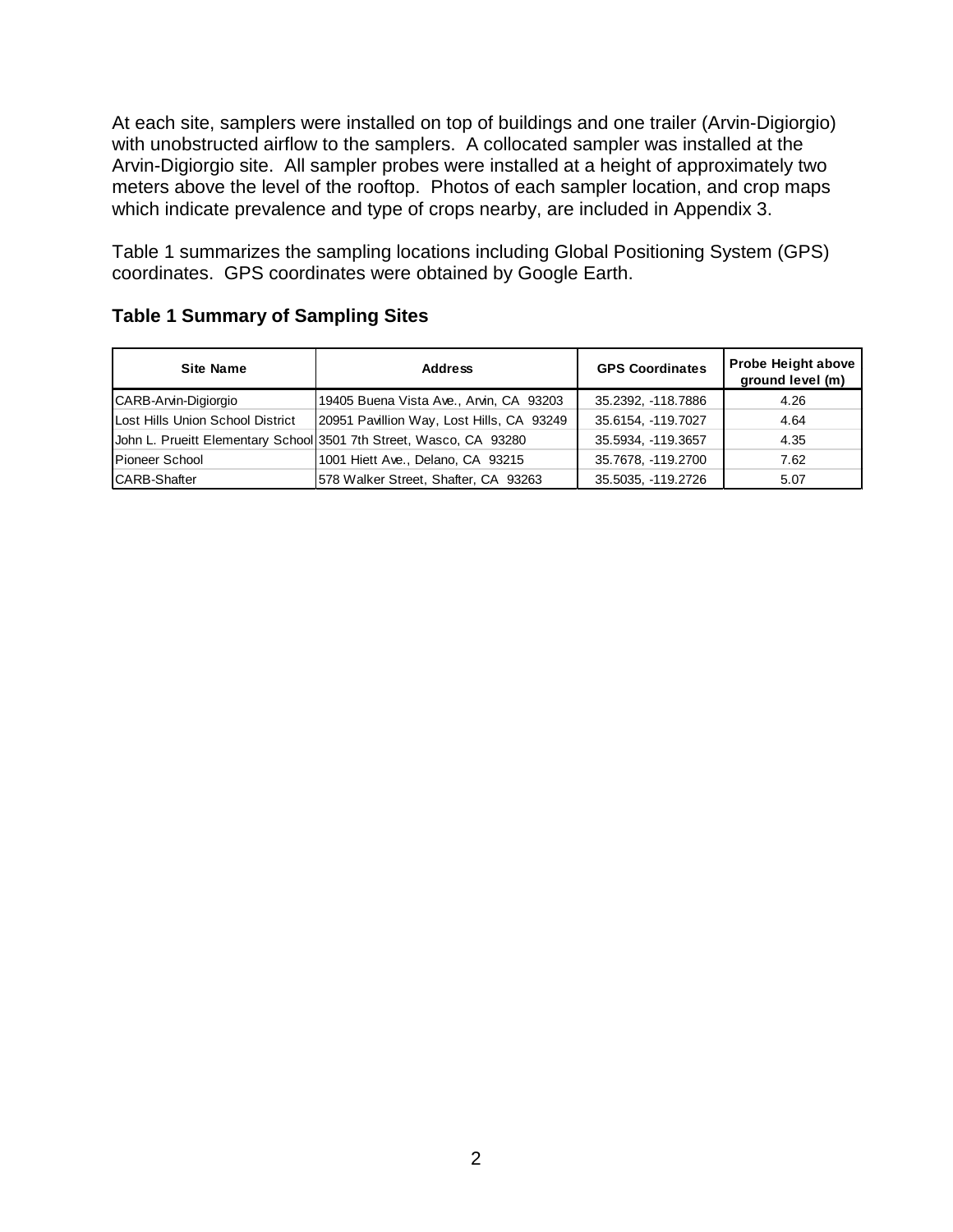Shown in Figure 1 is a map of the monitoring locations for the study. Figure 2 shows the CARB-Arvin monitoring site. Figure 3 shows a crop map of the Arvin site**.** 



#### **Figure 1 Map of Kern County OP Monitoring Sites**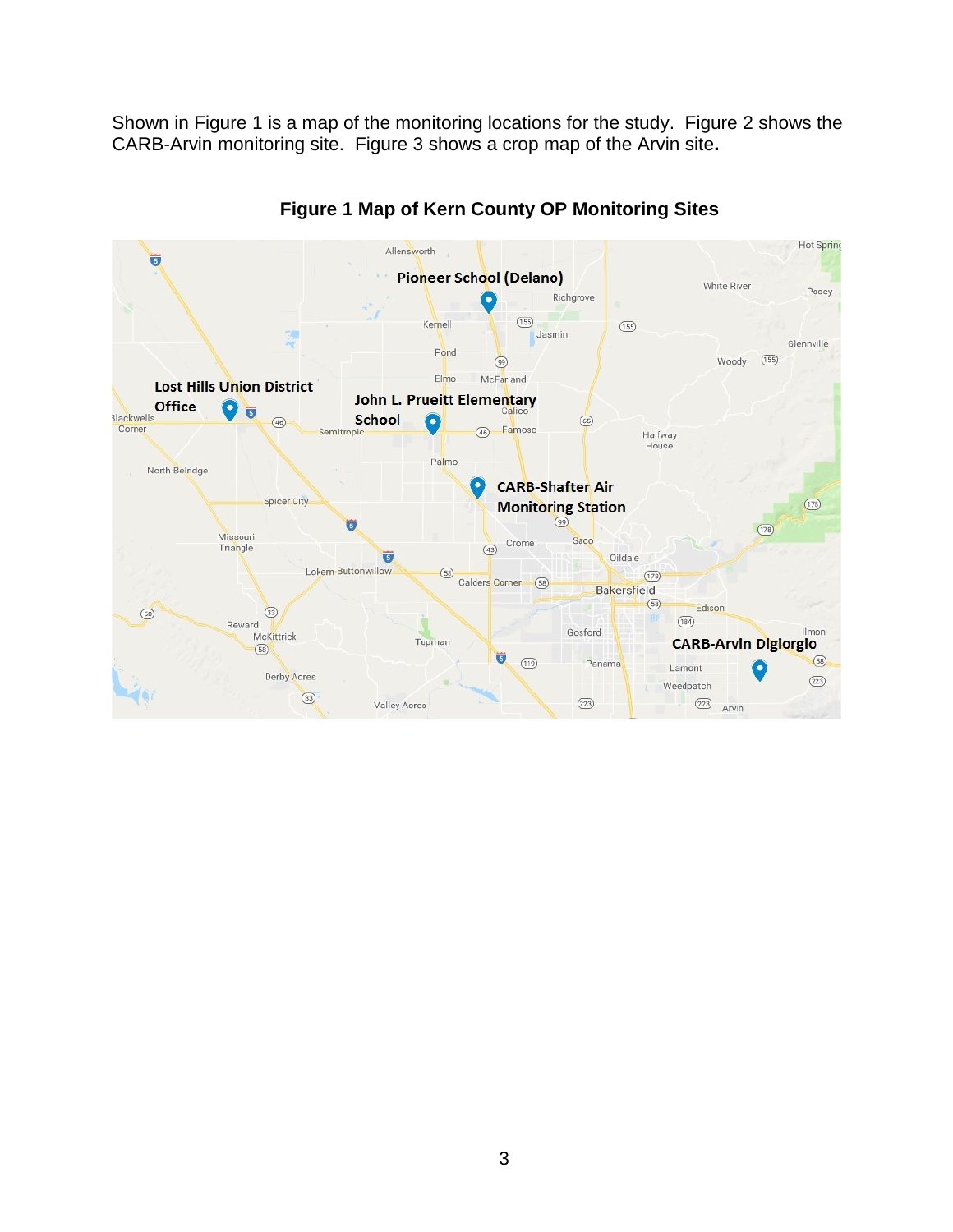**Figure 2 CARB-Arvin Air Monitoring Site**

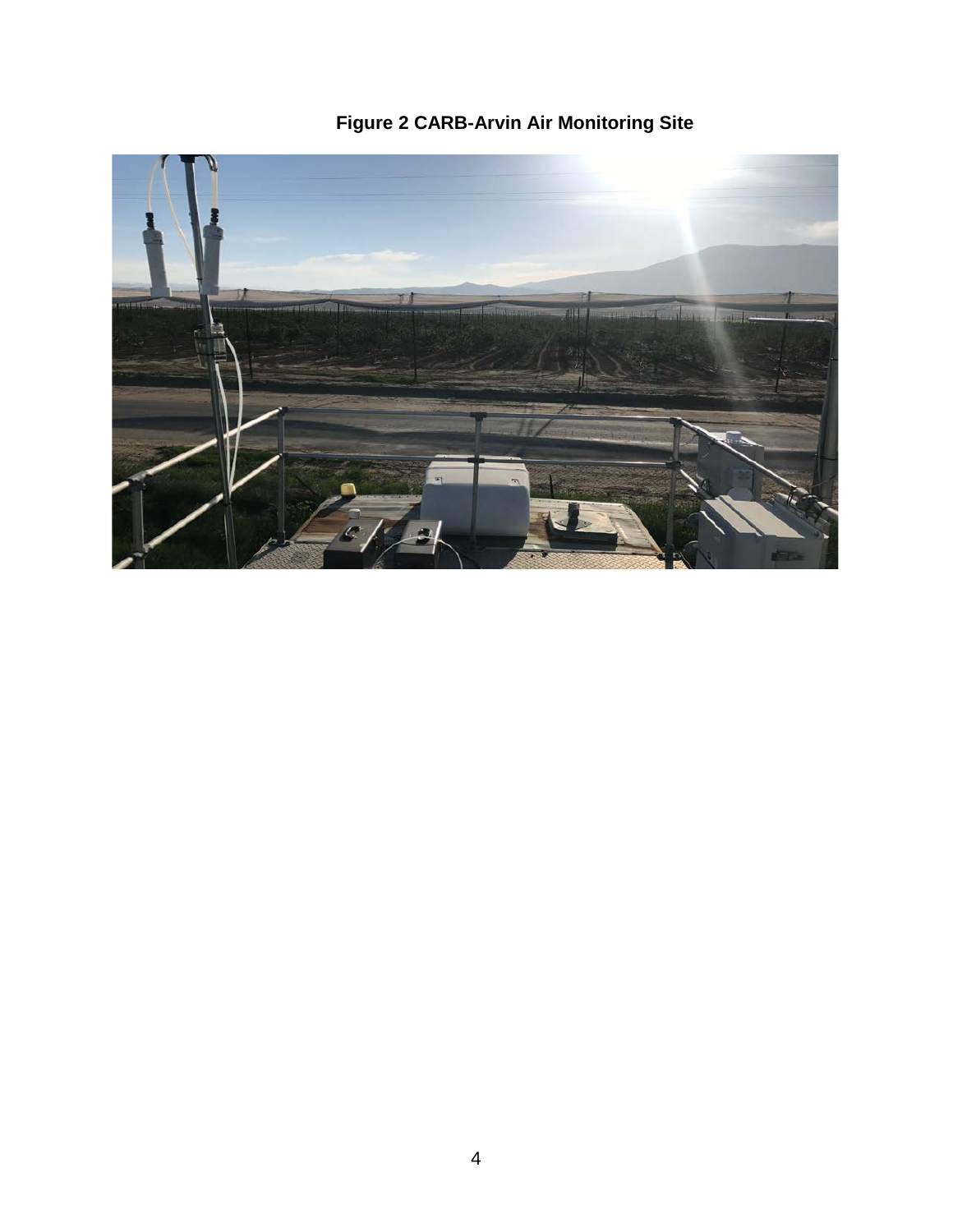

**Figure 3 Crop Map of CARB-Arvin Site (Spring 2018)**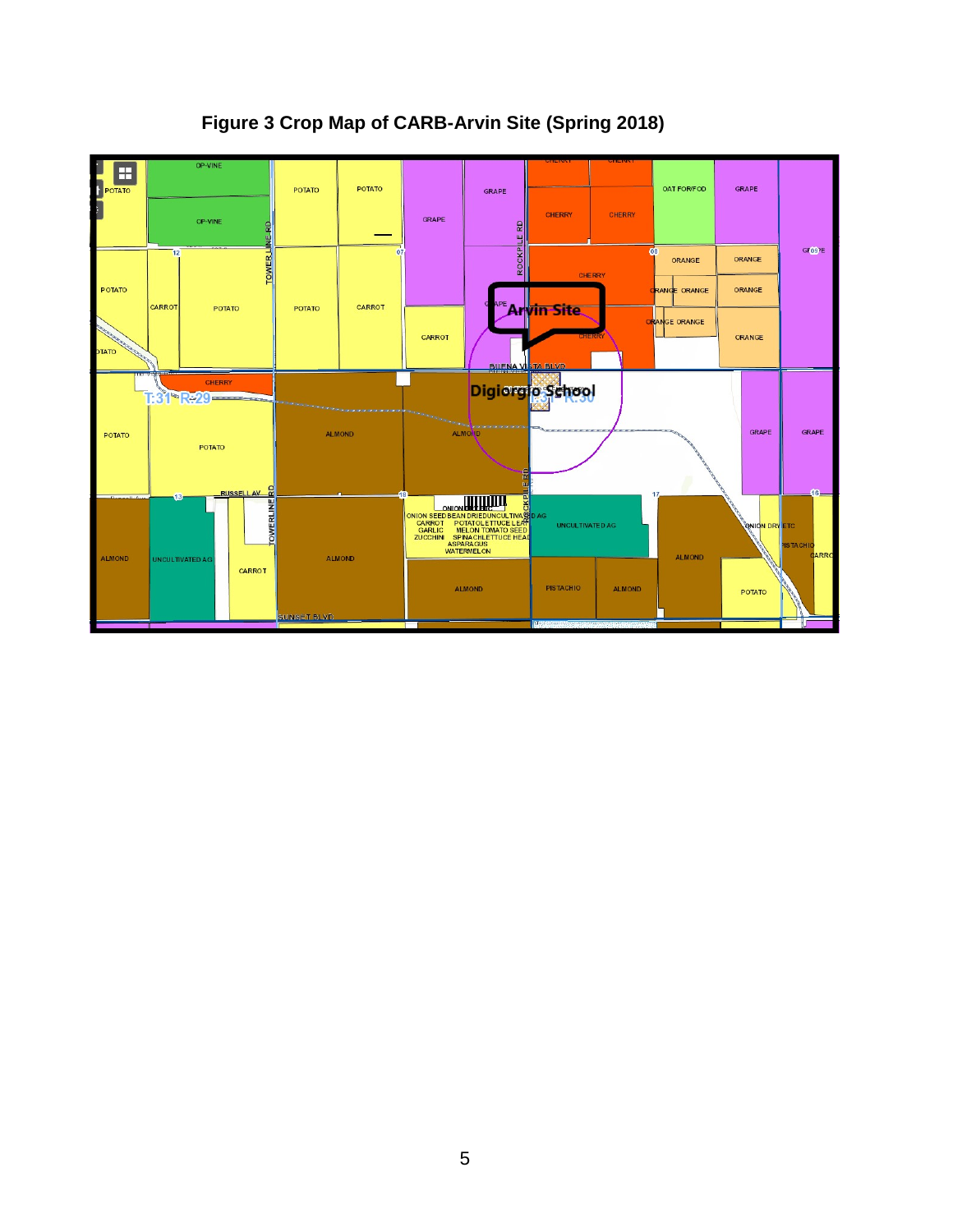### **3.0 Methods**

The sampling process was designed to collect organophosphates on polymeric resin contained in glass sorbent tubes (XAD-2). Samples were collected by passing a measured volume of ambient air through the sorbent tubes mounted on the sampling apparatus. A sampler flow check was performed prior to each sampling period. After the sample sorbent tube was installed, the flow rate was set to 1000 SCCM  $\pm$  10% (standard cubic centimeters per minute) using the inline rotameter with a flow range of 0-2 LPM. The flow rate was accurately measured using an Alicat Whisper digital mass flow meter with a range of 0-2 LPM. The flow rate was re-checked at the end of each sampling period just prior to removal of the sorbent tube. For the samples to be acceptable, the average flow rate must have been within 20% of 1000 SCCM (between 800 SCCM and 1200 SCCM). Samples out of the specified flow range were flagged. The certification document for the mass flow meter can be seen in Appendix 4.

The 10-week study began on March 12, 2018, and the final sample was retrieved on May 18, 2018. There was a total of 222 valid samples which included 194 primary samples and 36 quality control samples (14 collocated samples, 10 field spikes, and 12 passive samples). The QC samples were collected at the Arvin-Digiorgio location on a secondary sampler. The spiked sorbent tubes were prepared a day prior to weekly sampling and stored in the laboratory freezer until they were picked up by field staff prior to leaving Sacramento. Upon retrieval, the spikes were immediately put into a cooler with dry ice for transport to the sampling location.

Monitoring occurred continuously for four 24-hour periods each week. Samples were collected in the same sequence for each sampling period (Arvin-Digiorgio, Lost Hills, J.L. Prueitt, Pioneer School, and Shafter).

At the end of each sampling period, the sampled sorbent tubes were placed in individual capped culture tubes with an identification label affixed to each sample. The operating interval and flow rate of each sample was recorded on the log sheet. Each culture tube was then placed in a cooler with dry ice and stored for the remainder of the week. At the end of the week, the collected samples were transported back to CARB Northern Laboratory Branch (NLB) and stored in a freezer until analysis.

The organophosphate field logs which contain the sample start and end times, start and end flow rates, and elapsed time meter readings for each sample can be found in Appendix 5. Site nomenclature for this study was based upon the location of each sampler and the daily sample number. Additional abbreviations were added to identify the type of QC sample collected (collocated, blank, or spike), if applicable.

#### **Sampler Locations**

- AV CARB Arvin Air Monitoring Station
- LH Lost Hills Union District Office
- JP John Prueitt Elementary School
- PS Pioneer School
- SF CARB Shafter Air Monitoring Station

#### **Quality Control**

FB – Passive Sample CO – Collocated Sample FS – Field Spike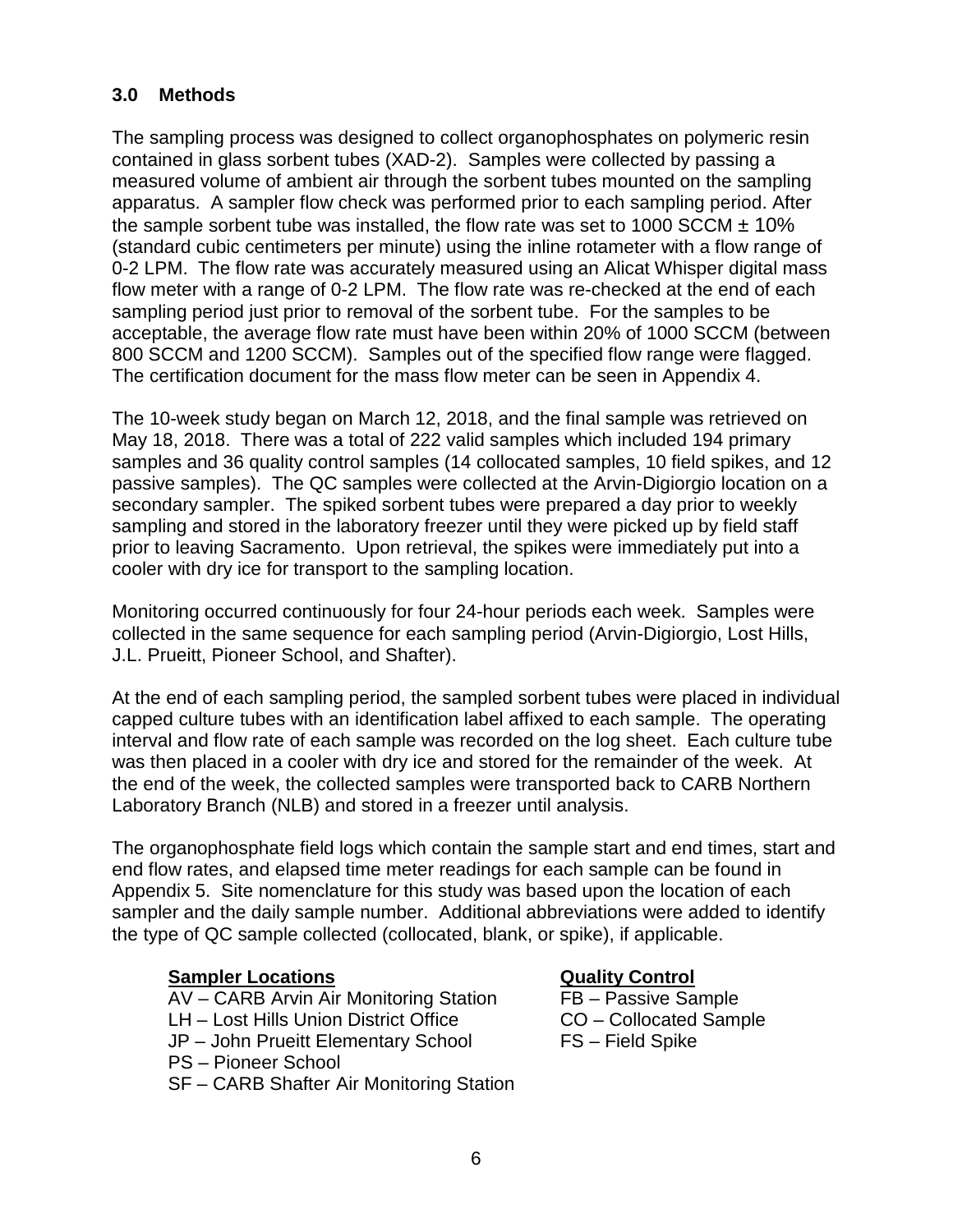The NLB extracted and analyzed all of the samples from this pesticide study. The collected sorbent tube samples were analyzed following the laboratory standard operating procedure titled "Standard Operating Procedure for the Determination of Selected Organophosphate Pesticides Collected on XAD-2 Resin by Gas Chromatography-Triple Quadrupole Mass Spectrometry".

## **4.0 Results**

There was a total of 2,475 results provided by NLB for the 11 organophosphate analytes. Many of the samples (98.6%) were found to be below the Method Detection Limit (MDL) or the Estimated Quantitation Limit (EQL). Samples with levels which are higher than the MDL and lower than the EQL are defined as "trace". For chlorpyrifos there were 24 quantifiable level samples and 43 trace level samples. For Malathion there were four quantifiable and nine trace level samples. For dichlorvos there were four quantifiable level samples. For DEF there was one trace level sample. For chlorpyrifos OA there were four trace level samples. For phosmet there was one quantifiable and one trace level sample. For Malathion OA there were four trace level samples. For Diazanon there was one quantifiable sample. For Diazanon OA, dimethoate, and dimethoate OA there were no quantifiable or trace level samples.

The highest concentration of chlorpyrifos  $(0.126 \text{ u}g/m<sup>3</sup>)$  was seen at the Arvin site on March 18, 2018; the second highest concentration  $(0.121 \text{ uq/m}^3)$  was seen at the Arvin site on March 20. The highest concentration of Malathion (0.020 ug/m<sup>3</sup>) was seen at the Arvin site on May 8; the second highest concentration  $(0.017 \text{ uq/m}^3)$  was seen at the Arvin site on May 6, 2018. The highest concentration of dichlorvos  $(0.040 \text{ ug/m}^3)$  was seen at John Prueitt Elementary School on May 16; the second highest concentration (0.038 ug/m3) was seen at the Shafter site on May 16. The highest concentration of phosmet at  $(0.015 \text{ uq/m}^3)$  was seen at Pioneer School on April 4. The highest concentration of Diazinon was seen at the Pioneer School on April 5, 2018 (0.012  $uq/m<sup>3</sup>$ . Figures 4-8 summarize the results of the valid primary samples broken down by site.



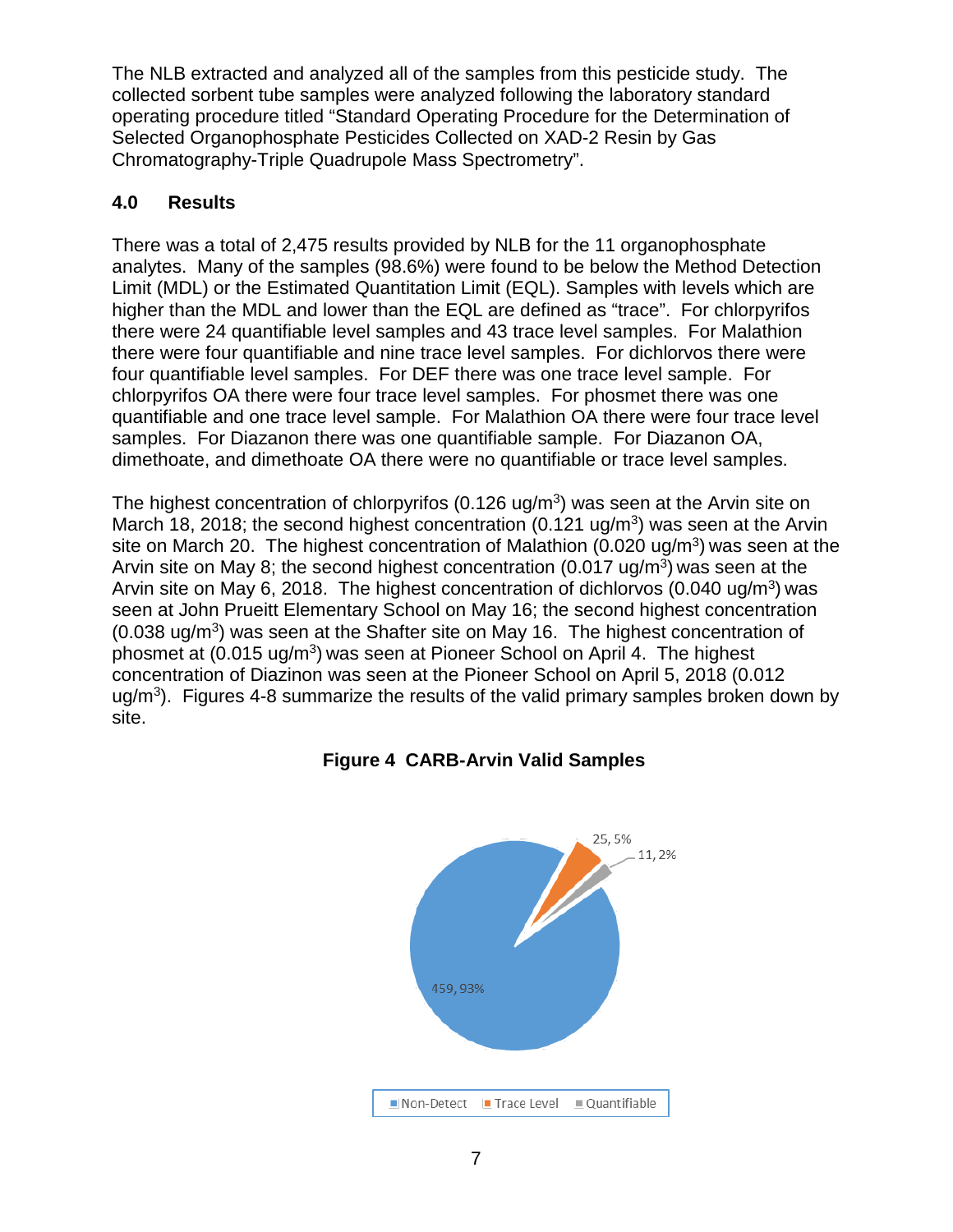# **Figure 5 Lost Hills Valid Samples**



**Figure 6 John L. Prueitt Elementary School Valid Samples**

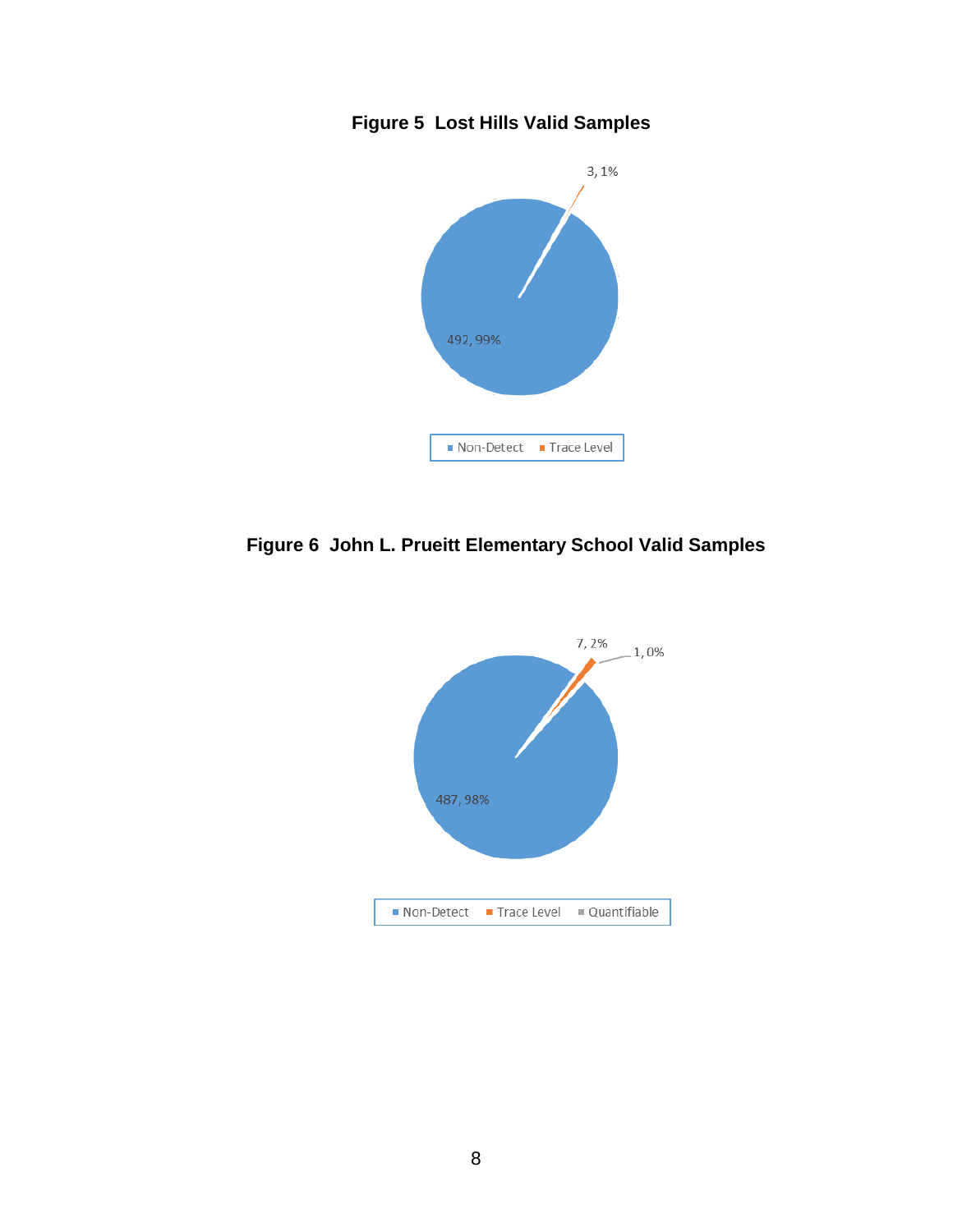

**Figure 8 CARB-Shafter Valid Samples**

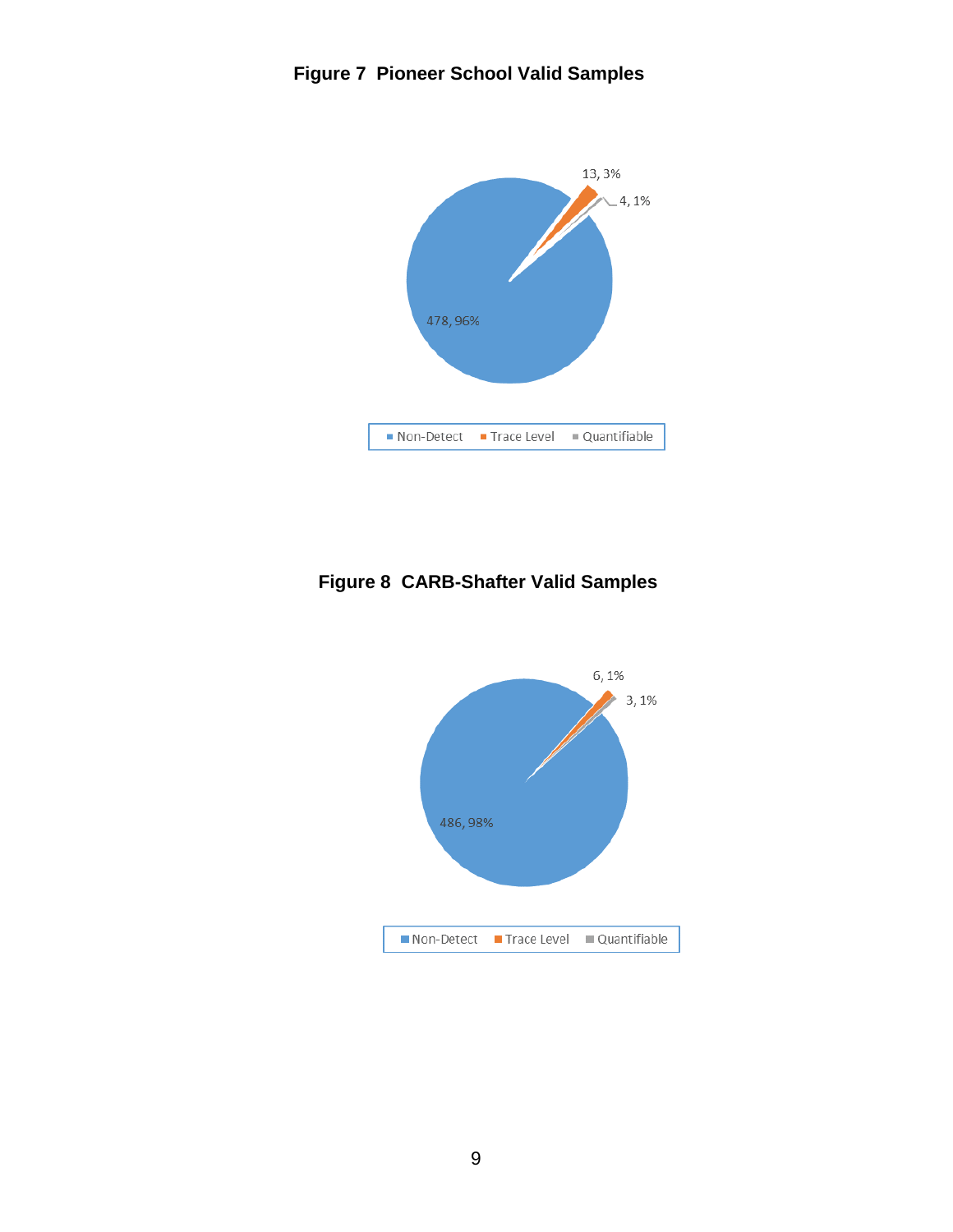The full sample results are shown in Appendix 6. A summary of the results which only includes trace and quantifiable results for chlorpyrifos, Malathion, and Diazinon is shown in Table 2. Table 3 shows a summary of the results for phosmet, Malathion OA, and dichlorvos.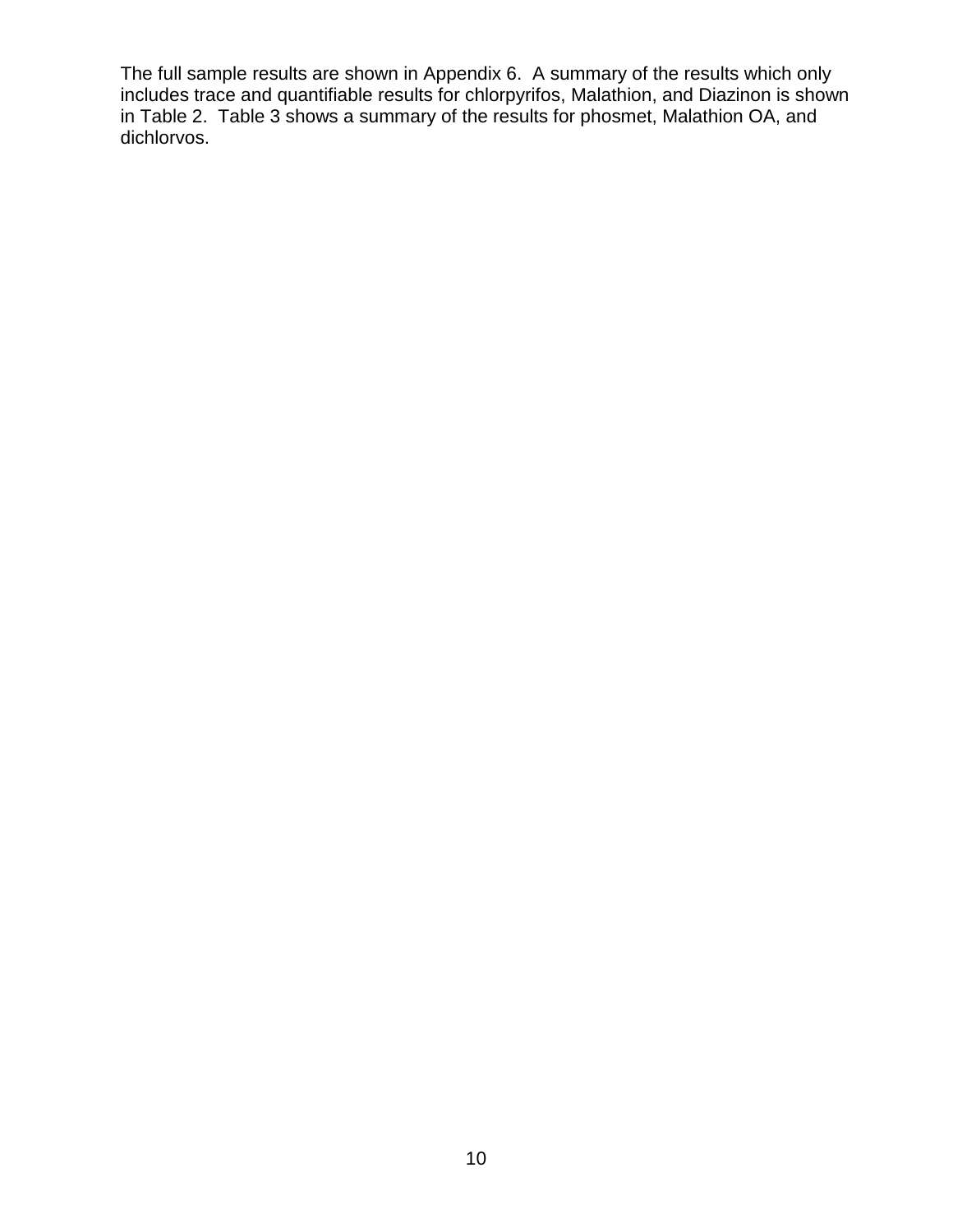# **Table 2 Summary of Results for Chlorpyrifos, Malathion, and Diazinon**

| <b>Barcode</b> | Sample<br>Name | Sample<br>Date | Sampling<br>Time<br>(Hours) | Average<br><b>Flow</b><br>(SCCM) | Volume<br>(m3) | <b>Chlorpyrifos</b><br>(µg/sample) | <b>Chlorpyrifos</b><br>(µg/m3) | <b>Malathion</b><br>(µg/sample) | <b>Malathion</b><br>$(\mu g/m3)$ | <b>Diazinon</b><br>(µg/sample) | Diazinon<br>$(\mu g/m3)$ |
|----------------|----------------|----------------|-----------------------------|----------------------------------|----------------|------------------------------------|--------------------------------|---------------------------------|----------------------------------|--------------------------------|--------------------------|
| DPR04000       | $AV-1$         | 3/12/2018      | 24.0                        | 1012                             | 1.46           | trace                              | trace                          | <b>ND</b>                       | n/a                              | <b>ND</b>                      | n/a                      |
| DPR04002       | LH-1           | 3/12/2018      | 23.9                        | 992                              | 1.42           | trace                              | trace                          | <b>ND</b>                       | n/a                              | <b>ND</b>                      | n/a                      |
| DPR04003       | $JP-1$         | 3/12/2018      | 23.7                        | 1026                             | 1.46           | trace                              | trace                          | <b>ND</b>                       | n/a                              | <b>ND</b>                      | n/a                      |
| DPR04004       | $PS-1$         | 3/12/2018      | 23.2                        | 1043                             | 1.45           | 0.040                              | 0.028                          | <b>ND</b>                       | n/a                              | <b>ND</b>                      | n/a                      |
| DPR04005       | <b>SF-1</b>    | 3/12/2018      | 23.3                        | 991                              | 1.39           | trace                              | trace                          | ND                              | n/a                              | <b>ND</b>                      | n/a                      |
| DPR04011       | <b>PS-2</b>    | 3/13/2018      | 24.4                        | 1002                             | 1.47           | trace                              | trace                          | <b>ND</b>                       | n/a                              | <b>ND</b>                      | n/a                      |
| DPR04014       | $AV-3$         | 3/14/2018      | 23.6                        | 1046                             | 1.48           | trace                              | trace                          | <b>ND</b>                       | n/a                              | <b>ND</b>                      | n/a                      |
| DPR04017       | $JP-3$         | 3/14/2018      | 23.5                        | 1021                             | 1.44           | trace                              | trace                          | <b>ND</b>                       | n/a                              | <b>ND</b>                      | n/a                      |
| DPR04018       | $PS-3$         | 3/14/2018      | 23.7                        | 1025                             | 1.46           | 0.022                              | 0.015                          | <b>ND</b>                       | n/a                              | <b>ND</b>                      | n/a                      |
| DPR04019       | $SF-3$         | 3/14/2018      | 23.7                        | 1011                             | 1.44           | trace                              | trace                          | <b>ND</b>                       | n/a                              | <b>ND</b>                      | n/a                      |
| DPR04021       | $AV-4$         | 3/15/2018      | 23.6                        | 1010                             | 1.43           | trace                              | trace                          | <b>ND</b>                       | n/a                              | <b>ND</b>                      | n/a                      |
| DPR04024       | $JP-4$         | 3/15/2018      | 23.8                        | 1026                             | 1.47           | trace                              | trace                          | <b>ND</b>                       | n/a                              | <b>ND</b>                      | n/a                      |
| DPR04025       | <b>PS-4</b>    | 3/15/2018      | 23.6                        | 1050                             | 1.49           | trace                              | trace                          | ND                              | n/a                              | <b>ND</b>                      | n/a                      |
| DPR04026       | $SF-4$         | 3/15/2018      | 23.6                        | 1008                             | 1.43           | trace                              | trace                          | <b>ND</b>                       | n/a                              | <b>ND</b>                      | n/a                      |
| DPR04028       | $AV-5$         | 3/18/2018      | 24.9                        | 1165                             | 1.74           | 0.22                               | 0.126                          | ND                              | n/a                              | <b>ND</b>                      | n/a                      |
| DPR04032       | <b>PS-5</b>    | 3/18/2018      | 24.9                        | 1060                             | 1.58           | 0.023                              | 0.015                          | <b>ND</b>                       | n/a                              | <b>ND</b>                      | n/a                      |
| DPR04035       | $AV-6$         | 3/19/2018      | 23.3                        | 1194                             | 1.67           | 0.10                               | 0.060                          | <b>ND</b>                       | n/a                              | <b>ND</b>                      | n/a                      |
| DPR04039       | $PS-6$         | 3/19/2018      | 23.5                        | 1061                             | 1.50           | 0.038                              | 0.025                          | <b>ND</b>                       | n/a                              | <b>ND</b>                      | n/a                      |
| DPR04040       | SF-6           | 3/19/2018      | 23.4                        | 1018                             | 1.43           | trace                              | trace                          | <b>ND</b>                       | n/a                              | <b>ND</b>                      | n/a                      |
| DPR04042       | $AV-7$         | 3/20/2018      | 23.3                        | 1179                             | 1.65           | 0.20                               | 0.121                          | <b>ND</b>                       | n/a                              | <b>ND</b>                      | n/a                      |
| DPR04045       | $JP-7$         | 3/20/2018      | 23.1                        | 1052                             | 1.46           | trace                              | trace                          | <b>ND</b>                       | n/a                              | <b>ND</b>                      | n/a                      |
| DPR04046       | <b>PS-7</b>    | 3/20/2018      | 23.3                        | 1048                             | 1.47           | 0.022                              | 0.015                          | <b>ND</b>                       | n/a                              | <b>ND</b>                      | n/a                      |
| DPR04047       | SF-7           | 3/20/2018      | 23.5                        | 1020                             | 1.44           | trace                              | trace                          | <b>ND</b>                       | n/a                              | <b>ND</b>                      | n/a                      |
| DPR04049       | $AV-8$         | 3/21/2018      | 23.0                        | 1173                             | 1.62           | 0.087                              | 0.054                          | <b>ND</b>                       | n/a                              | <b>ND</b>                      | n/a                      |
| DPR04050       | $LH-8$         | 3/21/2018      | 23.2                        | 935                              | 1.30           | trace                              | trace                          | ND                              | n/a                              | <b>ND</b>                      | n/a                      |
| DPR04051       | $JP-8$         | 3/21/2018      | 23.1                        | 1122                             | 1.56           | trace                              | trace                          | <b>ND</b>                       | n/a                              | <b>ND</b>                      | n/a                      |
| DPR04052       | $PS-8$         | 3/21/2018      | 23.1                        | 1075                             | 1.49           | 0.096                              | 0.064                          | <b>ND</b>                       | n/a                              | <b>ND</b>                      | n/a                      |
| DPR04053       | SF-8           | 3/21/2018      | 23.1                        | 1027                             | 1.42           | 0.023                              | 0.016                          | <b>ND</b>                       | n/a                              | ND                             | n/a                      |
| DPR04056       | $AV-9$         | 3/22/2018      | 23.4                        | 1206                             | 1.69           | trace                              | trace                          | ND                              | n/a                              | ND                             | n/a                      |
| DPR04061       | $SF-9$         | 3/22/2018      | 23.8                        | 1038                             | 1.48           | trace                              | trace                          | <b>ND</b>                       | n/a                              | <b>ND</b>                      | n/a                      |
| DPR04063       | AV-10          | 3/26/2018      | 23.0                        | 1001                             | 1.38           | trace                              | trace                          | <b>ND</b>                       | n/a                              | <b>ND</b>                      | n/a                      |
| DPR04067       | <b>PS-10</b>   | 3/26/2018      | 23.0                        | 1007                             | 1.39           | trace                              | trace                          | <b>ND</b>                       | n/a                              | <b>ND</b>                      | n/a                      |
| DPR04068       | <b>SF-10</b>   | 3/26/2018      | 23.0                        | 1002                             | 1.38           | trace                              | trace                          | <b>ND</b>                       | n/a                              | <b>ND</b>                      | n/a                      |
| DPR04084       | $AV-13$        | 4/3/2018       | 23.0                        | 1003                             | 1.38           | trace                              | trace                          | <b>ND</b>                       | n/a                              | <b>ND</b>                      | n/a                      |
| DPR04095       | <b>PS-14</b>   | 4/4/2018       | 24.0                        | 1022                             | 1.47           | trace                              | trace                          | trace                           | trace                            | <b>ND</b>                      | n/a                      |
| DPR04098       | AV-15          | 4/5/2018       | 24.0                        | 1049                             | 1.51           | trace                              | trace                          | <b>ND</b>                       | n/a                              | <b>ND</b>                      | n/a                      |
| DPR04101       | JP-15          | 4/5/2018       | 23.8                        | 1011                             | 1.44           | trace                              | trace                          | trace                           | trace                            | <b>ND</b>                      | n/a                      |
| DPR04102       | <b>PS-15</b>   | 4/5/2018       | 24.1                        | 1008                             | 1.46           | 0.028                              | 0.019                          | trace                           | trace                            | 0.018                          | 0.012                    |
| DPR04105       | AV-16          | 4/6/2018       | 23.1                        | 1031                             | 1.43           | trace                              | trace                          | <b>ND</b>                       | n/a                              | <b>ND</b>                      | n/a                      |
| DPR04108       | $JP-16$        | 4/6/2018       | 23.2                        | 1005                             | 1.40           | 0.023                              | 0.016                          | <b>ND</b>                       | n/a                              | <b>ND</b>                      | n/a                      |
| DPR04109       | <b>PS-16</b>   | 4/6/2018       | 24.0                        | 1025                             | 1.48           | 0.026                              | 0.018                          | <b>ND</b>                       | n/a                              | <b>ND</b>                      | n/a                      |
| DPR04110       | <b>SF-16</b>   | 4/6/2018       | 24.0                        | 1011                             | 1.46           | 0.022                              | 0.015                          | <b>ND</b>                       | n/a                              | <b>ND</b>                      | n/a                      |
| DPR04112       | AV-17          | 4/8/2018       | 23.4                        | 973                              | 1.37           | trace                              | trace                          | <b>ND</b>                       | n/a                              | <b>ND</b>                      | n/a                      |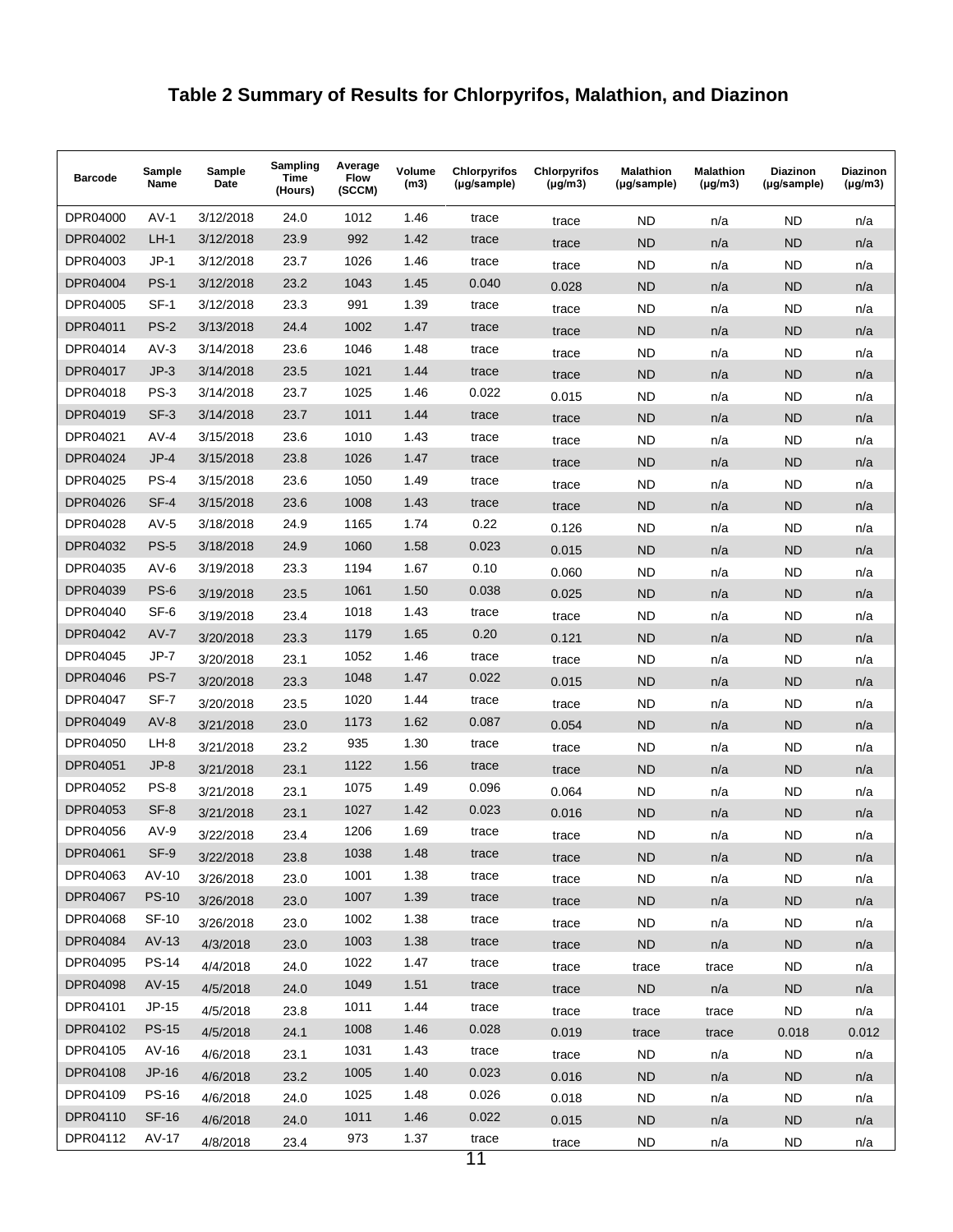# **Table 2 Summary of Results for Chlorpyrifos, Malathion, and Diazinon (cont.)**

| <b>Barcode</b>  | Sample<br>Name | Sample<br>Date | Sampling<br><b>Time</b><br>(Hours) | Average<br>Flow<br>(SCCM) | Volume<br>(m3) | <b>Chlorpyrifos</b><br>(µg/sample) | <b>Chlorpyrifos</b><br>$(\mu g/m3)$ | <b>Malathion</b><br>(µg/sample) | <b>Malathion</b><br>$(\mu g/m3)$ | Diazinon<br>(µg/sample) | Diazinon<br>$(\mu g/m3)$ |
|-----------------|----------------|----------------|------------------------------------|---------------------------|----------------|------------------------------------|-------------------------------------|---------------------------------|----------------------------------|-------------------------|--------------------------|
| DPR04116        | <b>PS-17</b>   | 4/8/2018       | 24.5                               | 1014                      | 1.49           | trace                              | trace                               | <b>ND</b>                       | n/a                              | <b>ND</b>               | n/a                      |
| DPR04117        | <b>SF-17</b>   | 4/8/2018       | 23.0                               | 1006                      | 1.39           | trace                              | trace                               | <b>ND</b>                       | n/a                              | <b>ND</b>               | n/a                      |
| DPR04121        | $LH-18$        | 4/9/2018       | 23.0                               | 1008                      | 1.39           | trace                              | trace                               | <b>ND</b>                       | n/a                              | <b>ND</b>               | n/a                      |
| DPR04124        | <b>SF-18</b>   | 4/9/2018       | 23.0                               | 996                       | 1.37           | trace                              | trace                               | <b>ND</b>                       | n/a                              | <b>ND</b>               | n/a                      |
| <b>DPR04157</b> | $JP-23$        | 4/17/2018      | 23.0                               | 1038                      | 1.43           | trace                              | trace                               | <b>ND</b>                       | n/a                              | <b>ND</b>               | n/a                      |
| DPR04159        | <b>SF-23</b>   | 4/17/2018      | 23.0                               | 1009                      | 1.39           | trace                              | trace                               | <b>ND</b>                       | n/a                              | <b>ND</b>               | n/a                      |
| DPR04168        | AV-25          | 4/22/2018      | 24.8                               | 1003                      | 1.49           | 0.095                              | 0.064                               | <b>ND</b>                       | n/a                              | <b>ND</b>               | n/a                      |
| <b>DPR04175</b> | AV-26          | 4/23/2018      | 23.1                               | 984                       | 1.36           | 0.024                              | 0.018                               | <b>ND</b>                       | n/a                              | <b>ND</b>               | n/a                      |
| <b>DPR04180</b> | <b>SF-26</b>   | 4/23/2018      | 23.2                               | 995                       | 1.39           | trace                              | trace                               | <b>ND</b>                       | n/a                              | <b>ND</b>               | n/a                      |
| DPR04182        | AV-27          | 4/24/2018      | 23.0                               | 984                       | 1.36           | 0.025                              | 0.018                               | <b>ND</b>                       | n/a                              | <b>ND</b>               | n/a                      |
| DPR04189        | <b>AV-28</b>   | 4/25/2018      | 23.0                               | 1033                      | 1.43           | 0.028                              | 0.020                               | <b>ND</b>                       | n/a                              | <b>ND</b>               | n/a                      |
| DPR04207        | <b>PS-30</b>   | 4/30/2018      | 24.2                               | 1007                      | 1.46           | trace                              | trace                               | <b>ND</b>                       | n/a                              | <b>ND</b>               | n/a                      |
| DPR04210        | $AV-31$        | 5/1/2018       | 24.1                               | 1005                      | 1.45           | <b>ND</b>                          | n/a                                 | trace                           | trace                            | <b>ND</b>               | n/a                      |
| DPR04217        | AV-32          | 5/2/2018       | 24.0                               | 1015                      | 1.46           | <b>ND</b>                          | n/a                                 | trace                           | trace                            | <b>ND</b>               | n/a                      |
| <b>DPR04224</b> | AV-33          | 5/6/2018       | 23.0                               | 998                       | 1.38           | <b>ND</b>                          | n/a                                 | 0.024                           | 0.017                            | <b>ND</b>               | n/a                      |
| DPR04231        | AV-34          | 5/7/2018       | 23.0                               | 1006                      | 1.39           | trace                              | trace                               | trace                           | trace                            | <b>ND</b>               | n/a                      |
| DPR04236        | <b>SF-34</b>   | 5/7/2018       | 23.0                               | 1030                      | 1.42           | trace                              | trace                               | <b>ND</b>                       | n/a                              | <b>ND</b>               | n/a                      |
| DPR04238        | AV-35          | 5/8/2018       | 23.1                               | 995                       | 1.38           | 0.022                              | n/a                                 | 0.028                           | 0.020                            | <b>ND</b>               | n/a                      |
| <b>DPR04245</b> | AV-36          | 5/9/2018       | 23.7                               | 1017                      | 1.45           | <b>ND</b>                          | n/a                                 | trace                           | trace                            | <b>ND</b>               | n/a                      |
| DPR04252        | AV-37          | 5/13/2018      | 23.7                               | 1022                      | 1.45           | trace                              | trace                               | <b>ND</b>                       | n/a                              | <b>ND</b>               | n/a                      |
| <b>DPR04266</b> | AV-39          | 5/15/2018      | 24.3                               | 1001                      | 1.46           | 0.023                              | 0.016                               | trace                           | trace                            | <b>ND</b>               | n/a                      |
| DPR04273        | $AV-40$        | 5/16/2018      | 24.2                               | 1005                      | 1.46           | <b>ND</b>                          | n/a                                 | trace                           | trace                            | <b>ND</b>               | n/a                      |

# **Table 3 Summary of Results for Phosmet, Malathion OA, and Dichlorvos**

| <b>Barcode</b>  | Sample<br><b>Name</b> | Sample<br>Date | Sampling<br>Time<br>(Hours) | Average<br><b>Flow</b><br>(SCCM) | Volume<br>(m3) | <b>Phosmet</b><br>(µg/sample) | <b>Phosmet</b><br>$(\mu g/m3)$ | <b>Malathion</b><br>OΑ<br>(µg/sample) | <b>Malathion</b><br><b>OA</b><br>(µg/m3) | <b>Dichlorvos</b><br>(µg/sample) | <b>Dichlorvos</b><br>$(\mu g/m3)$ |
|-----------------|-----------------------|----------------|-----------------------------|----------------------------------|----------------|-------------------------------|--------------------------------|---------------------------------------|------------------------------------------|----------------------------------|-----------------------------------|
| DPR04095        | <b>PS-14</b>          | 4/4/2018       | 24.0                        | 1022                             | 1.47           | trace                         | trace                          | <b>ND</b>                             | na                                       | <b>ND</b>                        | na                                |
| <b>DPR04102</b> | <b>PS-15</b>          | 4/5/2018       | 24.1                        | 1008                             | 1.46           | 0.022                         | 0.015                          | <b>ND</b>                             | na                                       | <b>ND</b>                        | na                                |
| DPR04224        | $AV-33$               | 5/6/2018       | 23.0                        | 998                              | 1.38           | <b>ND</b>                     | na                             | trace                                 | trace                                    | <b>ND</b>                        | na                                |
| DPR04238        | AV-35                 | 5/8/2018       | 23.1                        | 995                              | 1.38           | <b>ND</b>                     | na                             | trace                                 | trace                                    | <b>ND</b>                        | na                                |
| DPR04273        | AV-40                 | 5/16/2018      | 24.2                        | 1005                             | 1.46           | <b>ND</b>                     | na                             | <b>ND</b>                             | na                                       | 0.023                            | 0.016                             |
| DPR04276        | $JP-40$               | 5/16/2018      | 24.5                        | 997                              | 1.47           | <b>ND</b>                     | na                             | <b>ND</b>                             | na                                       | 0.058                            | 0.040                             |
| DPR04277        | <b>PS-40</b>          | 5/16/2018      | 24.3                        | 1017                             | 1.48           | <b>ND</b>                     | na                             | <b>ND</b>                             | na                                       | 0.022                            | 0.015                             |
| DPR04278        | <b>SF-40</b>          | 5/16/2018      | 24.3                        | 1020                             | 1.49           | <b>ND</b>                     | na                             | <b>ND</b>                             | na                                       | 0.057                            | 0.038                             |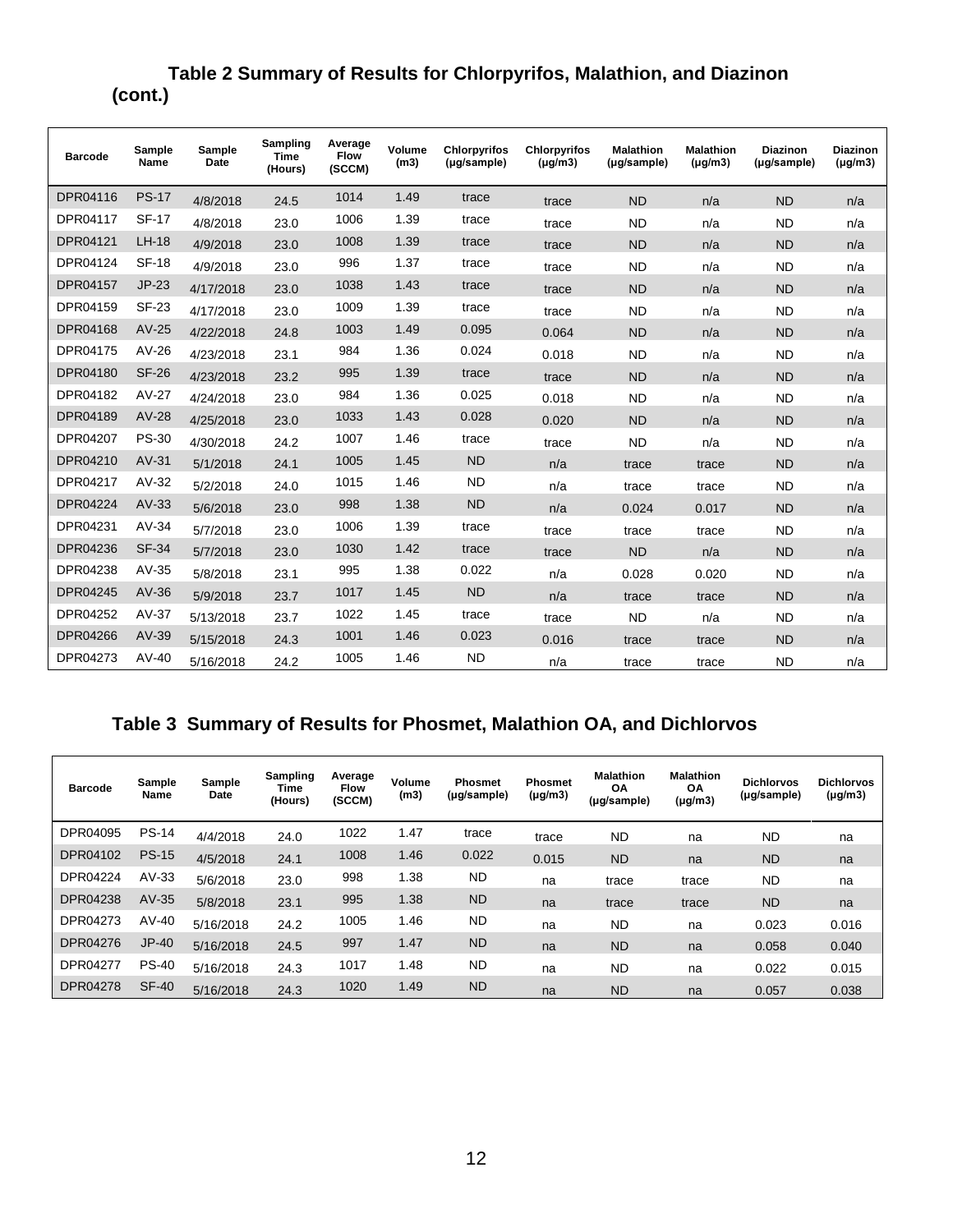### **5.0 Deviations from Protocol**

It was initially intended that sampling would be randomized to include all days of the week including weekends. CAMN staff were informed after the commencement of sampling that support staff needed at the school sites would not be able to provide access on Sundays. There were samples collected on one Saturday (4/7/2018). All other samples were collected on a Monday through Thursday schedule.

An additional eight active ingredients: chlorpyrifos OA, dichlorvos, dimethoate, dimethoate OA, Diazinon OA, Malathion OA, S,S,S-tributyl trithiophosphate (DEF) and phosmet were analyzed by NLB and are provided in this report.

#### **6.0 Quality Assurance/Quality Control (QA/QC) Results**

There were 13 invalid samples during the campaign. Table 4 summarizes the invalid samples with reasons for invalidation.

| <b>Site Name</b>            | Sample ID | Date      | <b>Reason for Invalidation</b>        |
|-----------------------------|-----------|-----------|---------------------------------------|
| <b>Arvin-Passive Sample</b> | DPR04029  | 3/16/2018 | <b>Pump Failure</b>                   |
| Arvin-Collocated            | DPR04036  | 3/19/2018 | <b>Pump Failure</b>                   |
| Arvin-Collocated            | DPR04043  | 3/20/2018 | <b>Pump Failure</b>                   |
| Arvin-Primary               | DPR04119  | 4/9/2018  | <b>Pump Failure</b>                   |
| Arvin-Field Spike           | DPR04120  | 4/9/2018  | Ending Flow Rate Out of Specification |
| Arvin-Collocated            | DPR04127  | 4/10/2018 | <b>Pump Failure</b>                   |
| Arvin-Collocated            | DPR04155  | 4/17/2018 | Ending Flow Rate Out of Specification |
| Arvin-Collocated            | DPR04162  | 4/18/2018 | Ending Flow Rate Out of Specification |
| Lost Hills                  | DPR04170  | 4/19/2018 | Sample duration > 25 hours            |
| John L Prueitt              | DPR04171  | 4/19/2018 | <b>Power Failure</b>                  |
| Pioneer School              | DPR04172  | 4/19/2018 | Sample duration >25 hours             |
| <b>Shafter</b>              | DPR04173  | 4/19/2018 | Sample duration >25 hours             |
| John L Prueitt              | DPR04199  | 4/28/2018 | Sampler Stolen from Site              |

#### **Table 4 Summary of Invalid Samples**

Field QA/QC samples consisted of 14 collocated samples, 10 field spikes, and 12 passive samples. A summary of collocated sample results is shown in Table 5. Only collocated samples with quantifiable amounts of analyte are shown, all others were nondetectable.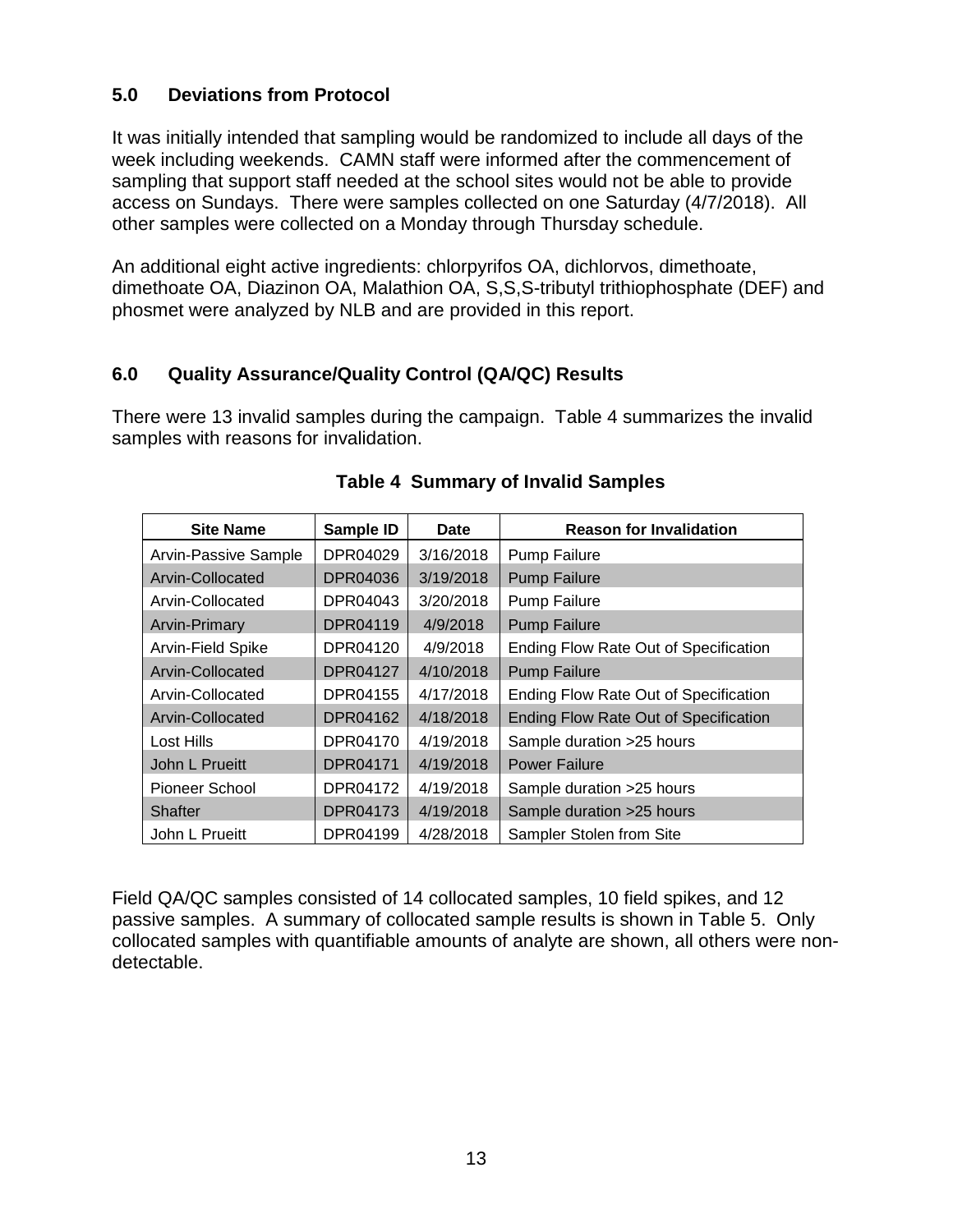| Sample<br>Name | Sample<br><b>Date</b> | <b>Chlorpyrifos</b><br>(µg/sample)<br>Primary | <b>Chlorpyrifos</b><br>(µg/sample)<br>Collocated | RPD**      | <b>Malathion</b><br>(µg/sample)<br>Primary | <b>Malathion</b><br>(µg/sample)<br><b>Collocated</b> | RPD**      | <b>Malathion</b><br><b>OA</b><br>(µg/sample)<br>Primary | <b>Malathion</b><br><b>OA</b><br>(µg/sample)<br><b>Collocated</b> | RPD**      |
|----------------|-----------------------|-----------------------------------------------|--------------------------------------------------|------------|--------------------------------------------|------------------------------------------------------|------------|---------------------------------------------------------|-------------------------------------------------------------------|------------|
| $AV-1$         | 3/12/2018             | trace                                         | trace                                            | n/a        | <b>ND</b>                                  | <b>ND</b>                                            | n/a        | <b>ND</b>                                               | <b>ND</b>                                                         | n/a        |
| $AV-4$         | 3/15/2018             | trace                                         | trace                                            | n/a        | <b>ND</b>                                  | <b>ND</b>                                            | n/a        | <b>ND</b>                                               | <b>ND</b>                                                         | n/a        |
| $AV-6$         | 3/19/2018             | <b>INV</b>                                    | <b>INV</b>                                       | <b>INV</b> | <b>INV</b>                                 | <b>INV</b>                                           | <b>INV</b> | <b>INV</b>                                              | <b>INV</b>                                                        | <b>INV</b> |
| $AV-7$         | 3/20/2018             | <b>INV</b>                                    | <b>INV</b>                                       | <b>INV</b> | <b>INV</b>                                 | <b>INV</b>                                           | <b>INV</b> | <b>INV</b>                                              | <b>INV</b>                                                        | <b>INV</b> |
| $AV-11$        | 3/27/2018             | <b>ND</b>                                     | <b>ND</b>                                        | n/a        | <b>ND</b>                                  | <b>ND</b>                                            | n/a        | <b>ND</b>                                               | <b>ND</b>                                                         | n/a        |
| $AV-15$        | 4/5/2018              | trace                                         | 0.022                                            | n/a        | <b>ND</b>                                  | <b>ND</b>                                            | n/a        | <b>ND</b>                                               | <b>ND</b>                                                         | n/a        |
| AV-19          | 4/10/2018             | <b>INV</b>                                    | <b>INV</b>                                       | <b>INV</b> | <b>INV</b>                                 | <b>INV</b>                                           | <b>INV</b> | <b>INV</b>                                              | <b>INV</b>                                                        | <b>INV</b> |
| $AV-23$        | 4/17/2018             | <b>INV</b>                                    | <b>INV</b>                                       | <b>INV</b> | <b>INV</b>                                 | <b>INV</b>                                           | <b>INV</b> | <b>INV</b>                                              | <b>INV</b>                                                        | <b>INV</b> |
| $AV-24$        | 4/18/2018             | <b>INV</b>                                    | <b>INV</b>                                       | <b>INV</b> | <b>INV</b>                                 | <b>INV</b>                                           | <b>INV</b> | <b>INV</b>                                              | <b>INV</b>                                                        | <b>INV</b> |
| $AV-26$        | 4/23/2018             | 0.024                                         | 0.05                                             | 70.3       | <b>ND</b>                                  | <b>ND</b>                                            | n/a        | <b>ND</b>                                               | <b>ND</b>                                                         | n/a        |
| AV-30          | 4/30/2018             | <b>ND</b>                                     | <b>ND</b>                                        | n/a        | <b>ND</b>                                  | <b>ND</b>                                            | n/a        | <b>ND</b>                                               | <b>ND</b>                                                         | n/a        |
| $AV-32$        | 5/2/2018              | <b>ND</b>                                     | trace                                            | n/a        | trace                                      | 0.024                                                | n/a        | Trace                                                   | Trace                                                             | n/a        |
| $AV-35$        | 5/8/2018              | 0.022                                         | 0.022                                            | 0          | 0.028                                      | 0.030                                                | 6.90       | Trace                                                   | Trace                                                             | n/a        |
| $AV-38$        | 5/14/2018             | <b>ND</b>                                     | <b>ND</b>                                        | n/a        | <b>ND</b>                                  | <b>ND</b>                                            | n/a        | <b>ND</b>                                               | <b>ND</b>                                                         | n/a        |

## **Table 5 Summary of Collocated Results**

\*\*Relative Percent Difference.

The Relative Percent Difference (RPD) was calculated as follows:

**RPD** =  $\frac{2$ (Collocated µg/sample - Primary µg/sample) Collocated µg/sample + Primary µg/sample

There were five invalid collocated samples (36%) during the study. The highest RPD (70.3%) was seen on 4/23/2018. The lowest RPD (0%) was on 5/8/18.

Field spikes were prepared by injecting an organophosphate solution onto sampling media to a final concentration of 0.40 µg/mL after extraction. One field spike was collected per week. Tables 6 through 9 show a summary of field spike samples.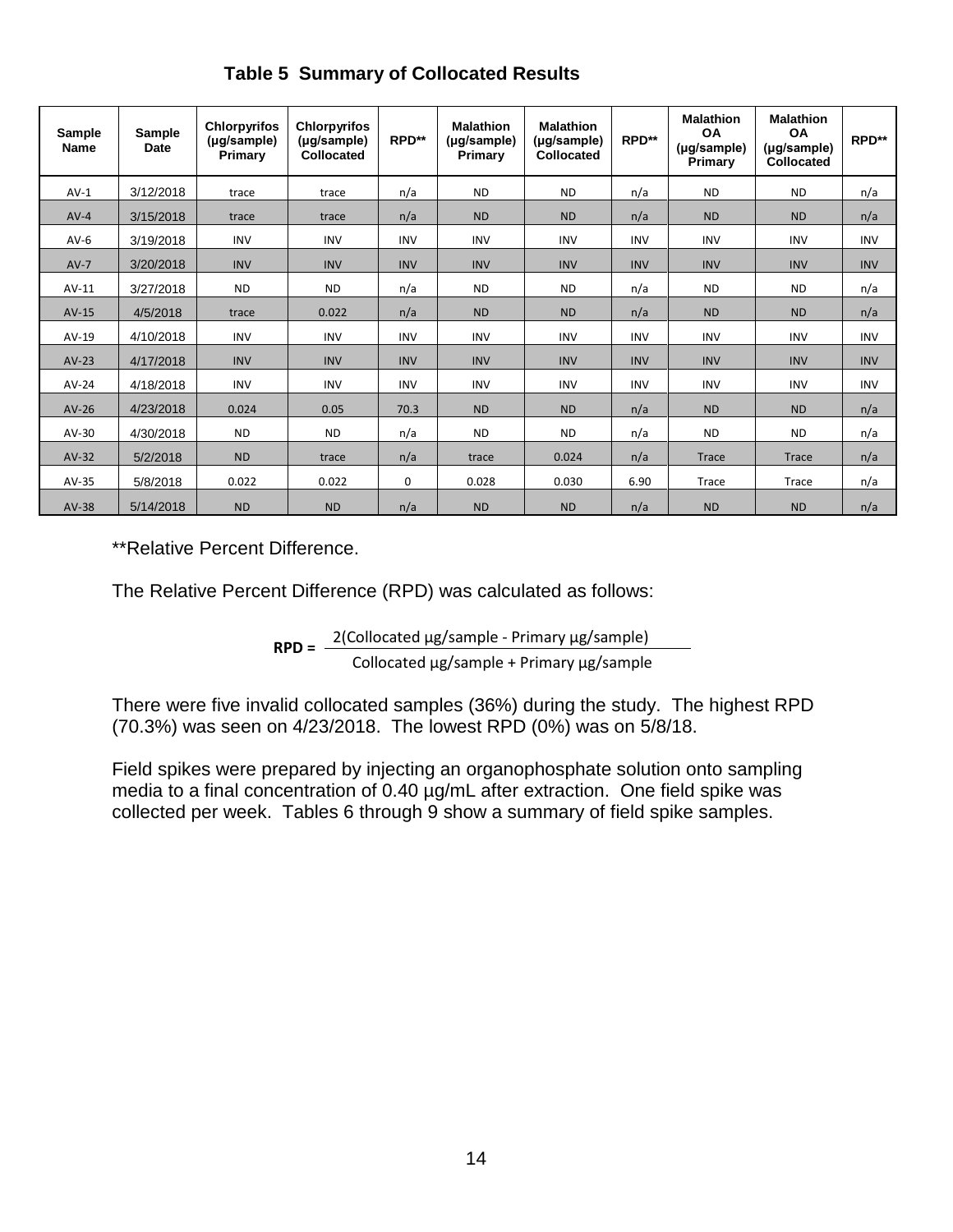| <b>Barcode</b>  | Sample<br>Name  | <b>Chlorpyrifos</b><br>(µg/sample) | <b>Chlorpyrifos</b><br><b>Lab Result</b><br>(µg/sample) | Spike %<br>Recovery | <b>Malathion</b><br>(µg/sample) | <b>Malathion</b><br><b>Lab Result</b><br>(µq/sample) | Spike %<br>Recovery | <b>Diazinon</b><br>(µg/sample) | <b>Diazinon</b><br>Lab Result<br>(µq/sample) | Spike %<br>Recovery |
|-----------------|-----------------|------------------------------------|---------------------------------------------------------|---------------------|---------------------------------|------------------------------------------------------|---------------------|--------------------------------|----------------------------------------------|---------------------|
| DPR04008        | $AV-2-FS$       | <b>ND</b>                          | 2.1                                                     | 132.5               | <b>ND</b>                       | 2.0                                                  | 127.5               | <b>ND</b>                      | 2.1                                          | 130.0               |
| <b>DPR04050</b> | $AV-8-FS$       | 0.087                              | 1.7                                                     | 102.0               | <b>ND</b>                       | 1.6                                                  | 100.0               | <b>ND</b>                      | 1.6                                          | 100.0               |
| DPR04064        | <b>AV-10-FS</b> | <b>ND</b>                          | 1.7                                                     | 105.0               | <b>ND</b>                       | 1.6                                                  | 97.5                | <b>ND</b>                      | 1.6                                          | 102.5               |
| DPR04092        | <b>AV-14-FS</b> | <b>ND</b>                          | 1.6                                                     | 102.5               | <b>ND</b>                       | 1.5                                                  | 97.5                | <b>ND</b>                      | 1.6                                          | 102.5               |
| DPR04120        | <b>AV-18-FS</b> | Invalid                            | Invalid                                                 | Invalid             | Invalid                         | Invalid                                              | Invalid             | Invalid                        | Invalid                                      | Invalid             |
| <b>DPR04148</b> | <b>AV-22-FS</b> | <b>ND</b>                          | 1.9                                                     | 120.0               | <b>ND</b>                       | 1.6                                                  | 100.0               | <b>ND</b>                      | 1.8                                          | 110.0               |
| DPR04183        | <b>AV-27-FS</b> | 0.025                              | 1.7                                                     | 103.4               | <b>ND</b>                       | 1.6                                                  | 100.0               | <b>ND</b>                      | 1.6                                          | 102.5               |
| DPR04211        | <b>AV-31-FS</b> | <b>ND</b>                          | 1.8                                                     | 115.0               | trace                           | 1.7                                                  | 110.0               | <b>ND</b>                      | 1.8                                          | 112.5               |
| DPR04232        | <b>AV-34-FS</b> | trace                              | 1.7                                                     | 105.0               | trace                           | 1.6                                                  | 102.5               | <b>ND</b>                      | 1.7                                          | 107.5               |
| <b>DPR04267</b> | <b>AV-39-FS</b> | 0.023                              | 1.8                                                     | 111.1               | trace                           | 1.8                                                  | 112.5               | <b>ND</b>                      | 1.8                                          | 115.0               |

# **Table 6 Field Spike Results for Chlorpyrifos, Malathion, and Diazinon**

# **Table 7 Field Spike Results for Chlorpyrifos OA, Malathion OA, and Diazinon OA**

| <b>Barcode</b>  | Sample<br>Name  | <b>Chlorpyrifos</b><br><b>OA</b><br>(µg/sample) | <b>Chlorpyrifos</b><br>OA Lab<br>Result<br>(µg/sample) | Spike %<br>Recovery | <b>Malathion</b><br><b>OA</b><br>(µg/sample) | <b>Malathion</b><br>OA Lab<br>Result<br>(µg/sample) | Spike %<br>Recovery | <b>Diazinon</b><br><b>OA</b><br>(µg/sample) | <b>Diazinon OA</b><br>Lab Result<br>(µg/sample) | Spike %<br>Recovery |
|-----------------|-----------------|-------------------------------------------------|--------------------------------------------------------|---------------------|----------------------------------------------|-----------------------------------------------------|---------------------|---------------------------------------------|-------------------------------------------------|---------------------|
| DPR04008        | $AV-2-FS$       | <b>ND</b>                                       | 2.3                                                    | 145.0               | <b>ND</b>                                    | 2.2                                                 | 135.0               | <b>ND</b>                                   | 2.1                                             | 132.5               |
| <b>DPR04050</b> | $AV-8-FS$       | trace                                           | 1.9                                                    | 120.0               | <b>ND</b>                                    | 1.7                                                 | 107.5               | <b>ND</b>                                   | 1.7                                             | 105.0               |
| DPR04064        | <b>AV-10-FS</b> | <b>ND</b>                                       | 1.9                                                    | 120.0               | <b>ND</b>                                    | 1.6                                                 | 100.0               | <b>ND</b>                                   | 1.6                                             | 102.5               |
| DPR04092        | <b>AV-14-FS</b> | <b>ND</b>                                       | 1.6                                                    | 97.5                | <b>ND</b>                                    | 1.5                                                 | 95.0                | <b>ND</b>                                   | 1.6                                             | 97.5                |
| DPR04120        | <b>AV-18-FS</b> | Invalid                                         | Invalid                                                | Invalid             | Invalid                                      | Invalid                                             | Invalid             | Invalid                                     | Invalid                                         | Invalid             |
| DPR04148        | <b>AV-22-FS</b> | <b>ND</b>                                       | 1.8                                                    | 110.0               | <b>ND</b>                                    | 1.6                                                 | 97.5                | <b>ND</b>                                   | 1.6                                             | 102.5               |
| DPR04183        | <b>AV-27-FS</b> | <b>ND</b>                                       | 1.7                                                    | 105.0               | <b>ND</b>                                    | 1.6                                                 | 102.5               | <b>ND</b>                                   | 1.6                                             | 100.0               |
| DPR04211        | <b>AV-31-FS</b> | <b>ND</b>                                       | 1.9                                                    | 120.0               | <b>ND</b>                                    | 1.7                                                 | 107.5               | <b>ND</b>                                   | 1.7                                             | 107.5               |
| DPR04232        | AV-34-FS        | <b>ND</b>                                       | 1.7                                                    | 105.0               | <b>ND</b>                                    | 1.6                                                 | 100.0               | <b>ND</b>                                   | 1.6                                             | 102.5               |
| <b>DPR04267</b> | <b>AV-39-FS</b> | <b>ND</b>                                       | 1.8                                                    | 112.5               | <b>ND</b>                                    | 1.8                                                 | 110.0               | <b>ND</b>                                   | 1.7                                             | 107.5               |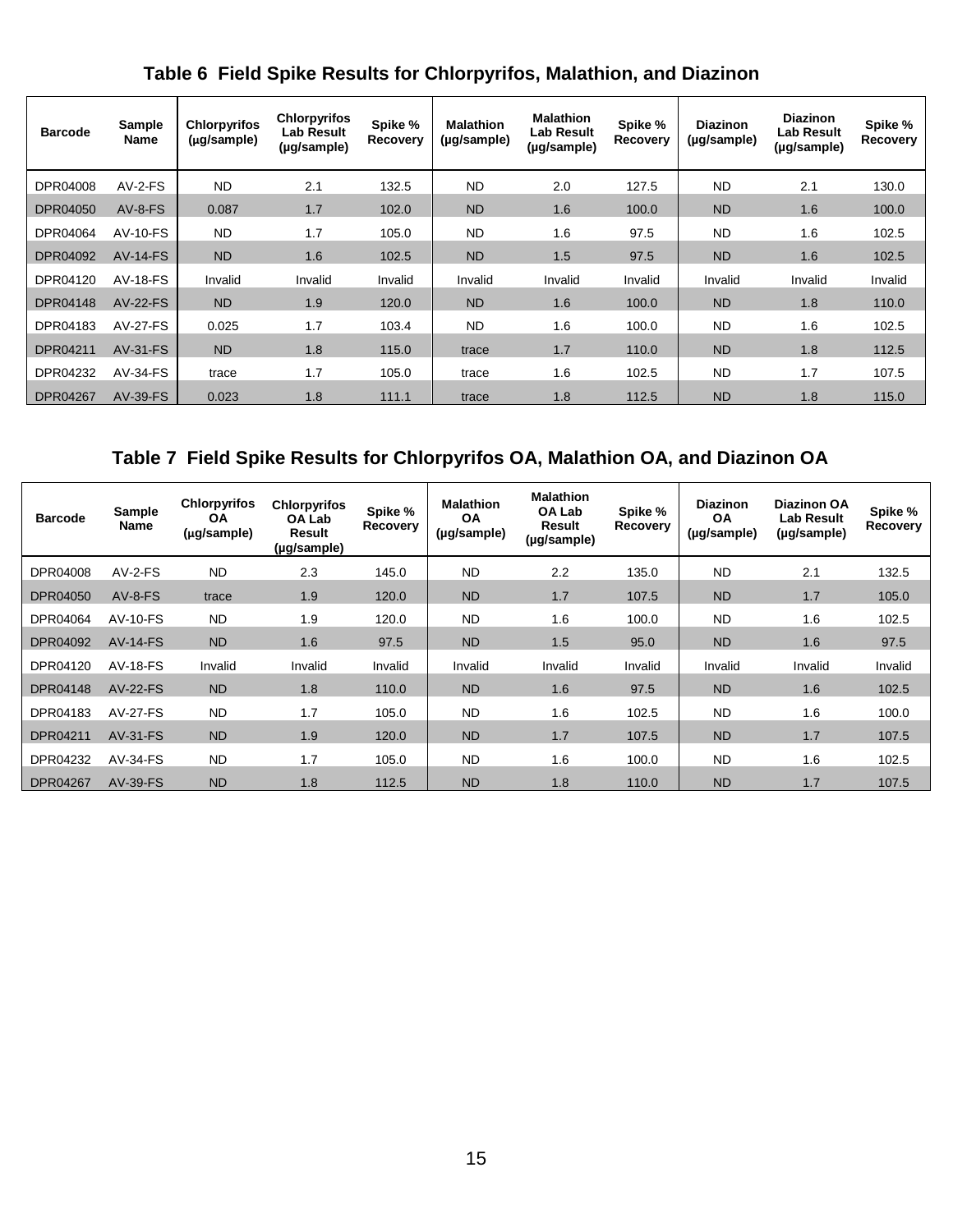| <b>Barcode</b>  | Sample<br>Name  | <b>DEF</b><br>(µg/sample) | <b>DEF Lab</b><br>Result<br>(ug/sample) | Spike %<br>Recovery | <b>Dimethoate</b><br>(µg/sample) | <b>Dimethoate</b><br><b>Lab Result</b><br>(µg/sample) | Spike %<br>Recovery | <b>Dimethoate</b><br><b>OA</b><br>(µg/sample) | <b>Dimethoate</b><br>OA Lab<br>Result<br>(µg/sample) | Spike %<br>Recovery |
|-----------------|-----------------|---------------------------|-----------------------------------------|---------------------|----------------------------------|-------------------------------------------------------|---------------------|-----------------------------------------------|------------------------------------------------------|---------------------|
| DPR04008        | $AV-2-FS$       | <b>ND</b>                 | 2.0                                     | 122.5               | <b>ND</b>                        | 2.1                                                   | 130.0               | <b>ND</b>                                     | 2.3                                                  | 142.5               |
| DPR04050        | AV-8-FS         | <b>ND</b>                 | 1.5                                     | 97.5                | <b>ND</b>                        | 1.7                                                   | 105.0               | <b>ND</b>                                     | 2.0                                                  | 122.5               |
| DPR04064        | <b>AV-10-FS</b> | <b>ND</b>                 | 1.5                                     | 97.5                | <b>ND</b>                        | 1.7                                                   | 105.0               | <b>ND</b>                                     | 1.7                                                  | 107.5               |
| <b>DPR04092</b> | <b>AV-14-FS</b> | <b>ND</b>                 | 1.5                                     | 92.5                | <b>ND</b>                        | 1.6                                                   | 97.5                | <b>ND</b>                                     | 1.4                                                  | 87.5                |
| DPR04120        | <b>AV-18-FS</b> | Invalid                   | Invalid                                 | Invalid             | Invalid                          | Invalid                                               | Invalid             | Invalid                                       | Invalid                                              | Invalid             |
| DPR04148        | <b>AV-22-FS</b> | <b>ND</b>                 | 1.6                                     | 97.5                | <b>ND</b>                        | 1.6                                                   | 97.5                | <b>ND</b>                                     | 1.6                                                  | 100.0               |
| DPR04183        | <b>AV-27-FS</b> | <b>ND</b>                 | 1.6                                     | 100.0               | <b>ND</b>                        | 1.6                                                   | 97.5                | <b>ND</b>                                     | 1.8                                                  | 110.0               |
| DPR04211        | <b>AV-31-FS</b> | <b>ND</b>                 | 1.7                                     | 110.0               | <b>ND</b>                        | 1.7                                                   | 107.5               | <b>ND</b>                                     | 1.8                                                  | 110.0               |
| DPR04232        | <b>AV-34-FS</b> | <b>ND</b>                 | 1.5                                     | 97.5                | <b>ND</b>                        | 1.6                                                   | 102.5               | <b>ND</b>                                     | 1.7                                                  | 105.0               |
| <b>DPR04267</b> | <b>AV-39-FS</b> | <b>ND</b>                 | 1.7                                     | 102.5               | <b>ND</b>                        | 1.8                                                   | 112.5               | <b>ND</b>                                     | 1.9                                                  | 117.5               |

## **Table 8 Field Spike Results for DEF, Dimethoate, and Dimethoate OA**

### **Table 9 Field Spike Results for Phosmet and Dichlorvos**

| <b>Barcode</b> | <b>Sample</b><br><b>Name</b> | <b>Phosmet</b><br>(µg/sample) | <b>Phosmet</b><br><b>Lab Result</b><br>(µg/sample) | Spike %<br>Recovery | <b>Dichlorvos</b><br>(µg/sample) | <b>Dichlorvos</b><br><b>Lab Result</b><br>(µg/sample) | Spike %<br><b>Recovery</b> |
|----------------|------------------------------|-------------------------------|----------------------------------------------------|---------------------|----------------------------------|-------------------------------------------------------|----------------------------|
| DPR04008       | $AV-2-FS$                    | <b>ND</b>                     | 2.0                                                | 122.5               | ND.                              | 2.3                                                   | 140.0                      |
| DPR04050       | $AV-8-FS$                    | <b>ND</b>                     | 1.6                                                | 100.0               | <b>ND</b>                        | 1.8                                                   | 115.0                      |
| DPR04064       | AV-10-FS                     | <b>ND</b>                     | 1.6                                                | 102.5               | <b>ND</b>                        | 1.7                                                   | 107.5                      |
| DPR04092       | $AV-14-FS$                   | <b>ND</b>                     | 1.4                                                | 87.5                | <b>ND</b>                        | 1.5                                                   | 95.0                       |
| DPR04120       | <b>AV-18-FS</b>              | Invalid                       | Invalid                                            | Invalid             | Invalid                          | Invalid                                               | Invalid                    |
| DPR04148       | <b>AV-22-FS</b>              | <b>ND</b>                     | 1.6                                                | 102.5               | <b>ND</b>                        | 1.5                                                   | 92.5                       |
| DPR04183       | <b>AV-27-FS</b>              | <b>ND</b>                     | 1.6                                                | 100.0               | <b>ND</b>                        | 1.6                                                   | 100.0                      |
| DPR04211       | <b>AV-31-FS</b>              | <b>ND</b>                     | 1.9                                                | 120.0               | <b>ND</b>                        | 1.7                                                   | 110.0                      |
| DPR04232       | AV-34-FS                     | <b>ND</b>                     | 1.6                                                | 100.0               | <b>ND</b>                        | 1.6                                                   | 102.5                      |
| DPR04267       | <b>AV-39-FS</b>              | <b>ND</b>                     | 1.8                                                | 110.0               | <b>ND</b>                        | 1.7                                                   | 107.5                      |

Twelve passive samples were collected during the campaign. These samples are not considered "field blanks" because the sorbent tubes were exposed to the ambient air for a longer period of time than the regular samples run at the same time. All passive samples were found to be Non-Detectable (ND) for all eleven organophosphate species. Table 10 shows the method detection limits and estimated quantitation limits for all organophosphate species.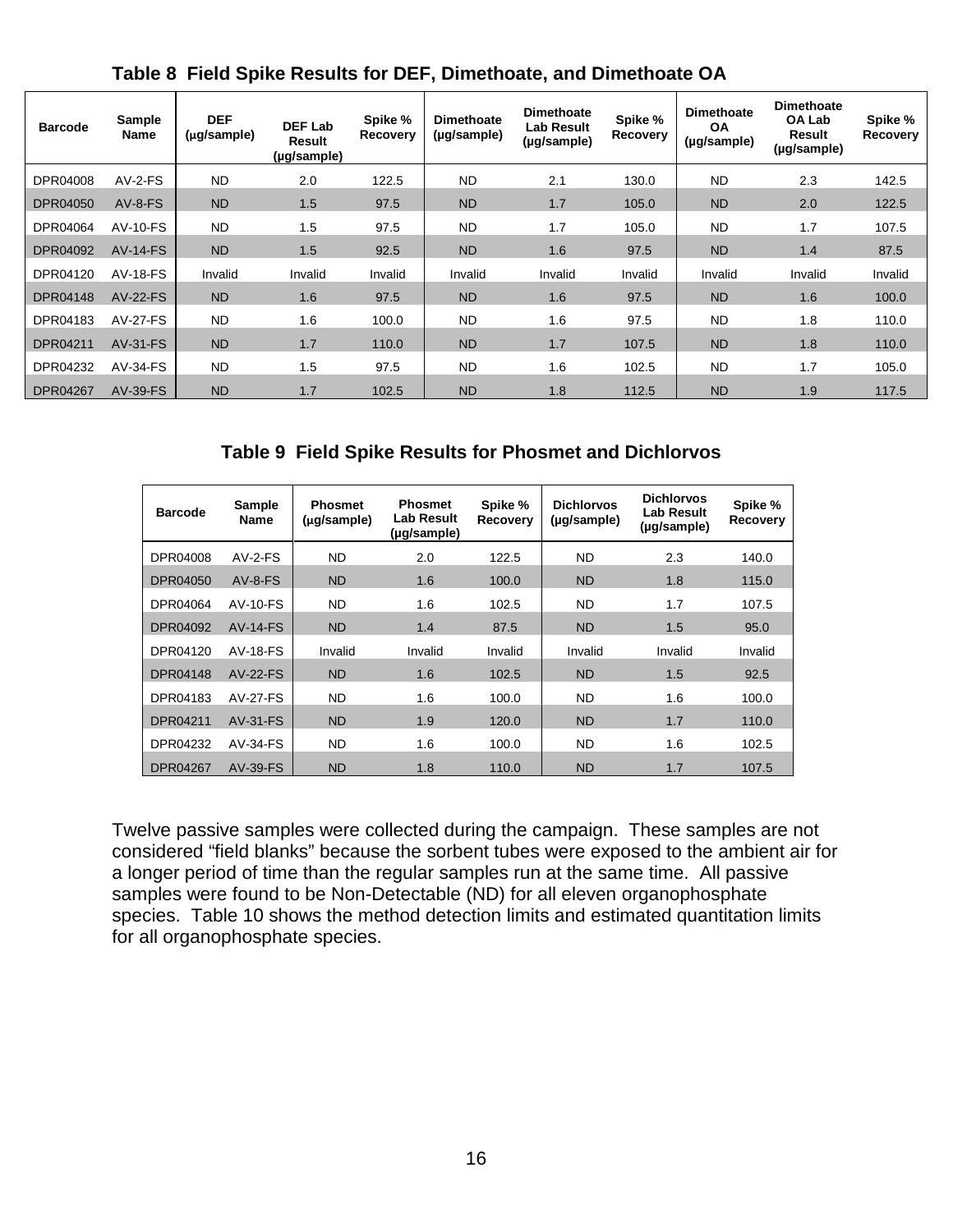| Analyte         | MDL<br>(ug/mL) | EQL<br>(ug/mL) |  |
|-----------------|----------------|----------------|--|
| chlorpyrifos    | 0.0011         | 0.0055         |  |
| chlorpyrifos OA | 0.0015         | 0.0075         |  |
| Diazinon        | 0.0008         | 0.0040         |  |
| Diazinon OA     | 0.0011         | 0.0055         |  |
| DEF             | 0.0017         | 0.0085         |  |
| dimethoate      | 0.0020         | 0.0100         |  |
| dimethoate OA   | 0.0010         | 0.0050         |  |
| dichlorvos      | 0.0010         | 0.0050         |  |
| Malathion       | 0.0009         | 0.0045         |  |
| Malathion OA    | 0.0024         | 0.0120         |  |
| phosmet         | 0.0009         | 0.0045         |  |

### **Table 10 Method Detection and Estimated Quantitation Limits**

**MDL - Method Detection Limit**

**EQL - Estimated Quantitation Limit** 

#### **7.0 Summary**

There was a total of 2,475 results provided by the NLB for the eleven organophosphate analytes. Many of the samples (98.6%) were found to be below the Method Detection Limit (MDL) or the Estimated Quantitation Limit (EQL). Samples with levels which are more than the MDL and less than the EQL are defined as "trace". For chlorpyrifos there were 24 quantifiable samples and 43 trace level samples. For Malathion there were four quantifiable and nine trace level samples. For dichlorvos there were four quantifiable samples. For DEF there was one trace level sample. For chlorpyrifos OA there were four trace level samples. For phosmet there was one quantifiable and one trace level sample. For Malathion OA there were four trace level samples. For Diazanon there was one quantifiable sample. For Diazanon OA, dimethoate, and dimethoate OA there were no quantifiable or trace level samples.

The highest concentration of chlorpyrifos  $(0.126 \text{ uq/m}^3)$  was seen at the Arvin site on March 18; the second highest concentration (0.121 ug/m<sup>3</sup>) was seen at the Arvin site on March 20. The highest concentration of Malathion (0.020 ug/m<sup>3</sup>) was seen at the Arvin site on May 8; the second highest concentration (0.017 ug/m<sup>3</sup>) was seen at the Arvin site on May 6. The highest concentration of dichlorvos (0.040 ug/ $m<sup>3</sup>$ ) was seen at John Prueitt Elementary School on May 16; the second highest concentration (0.038 ug/m<sup>3</sup>) was seen at the Shafter site on May 16. The highest concentration of phosmet at (0.015 ug/m3) was seen at Pioneer School on April 4. The highest concentration of Diazinon was seen at the Pioneer School on April 5 (0.012 ug/m<sup>3</sup>).

The highest prevalence of quantifiable results (36%) for this study was found at the CARB-Arvin site which indicates a large number of OP pesticide applications in the area during the spring period.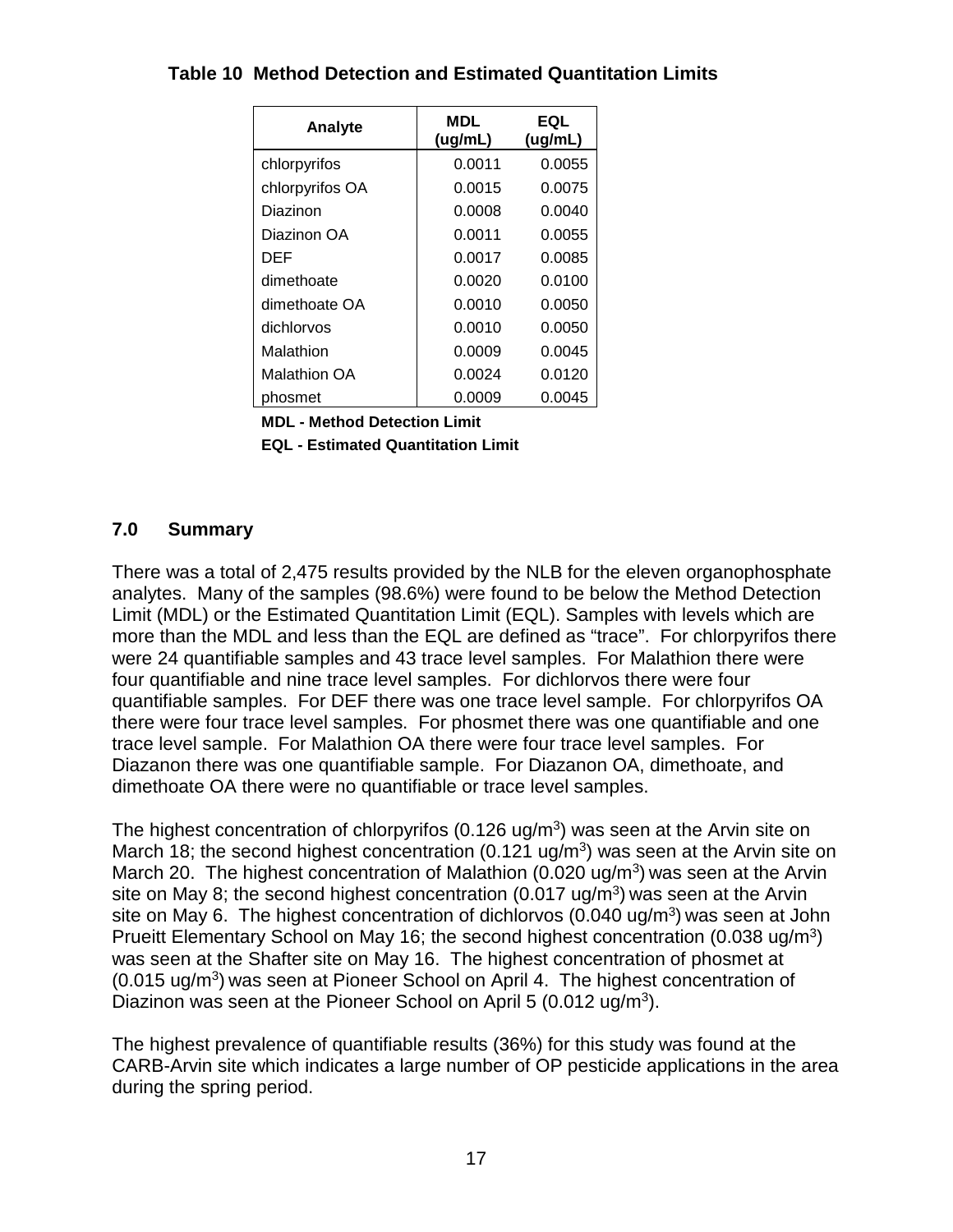Of these 32 samples, 19 (67.9%) were found to contain the active ingredient chlorpyrifos. An additional 11 (34%) samples had trace amounts of chlorpyrifos. Two samples (6.3%) from the CARB-Arvin site were found to have quantifiable amounts of Malathion with an additional 6 (19%) having trace amounts. One (3.1%) sample had a quantifiable amount of dichlorvos.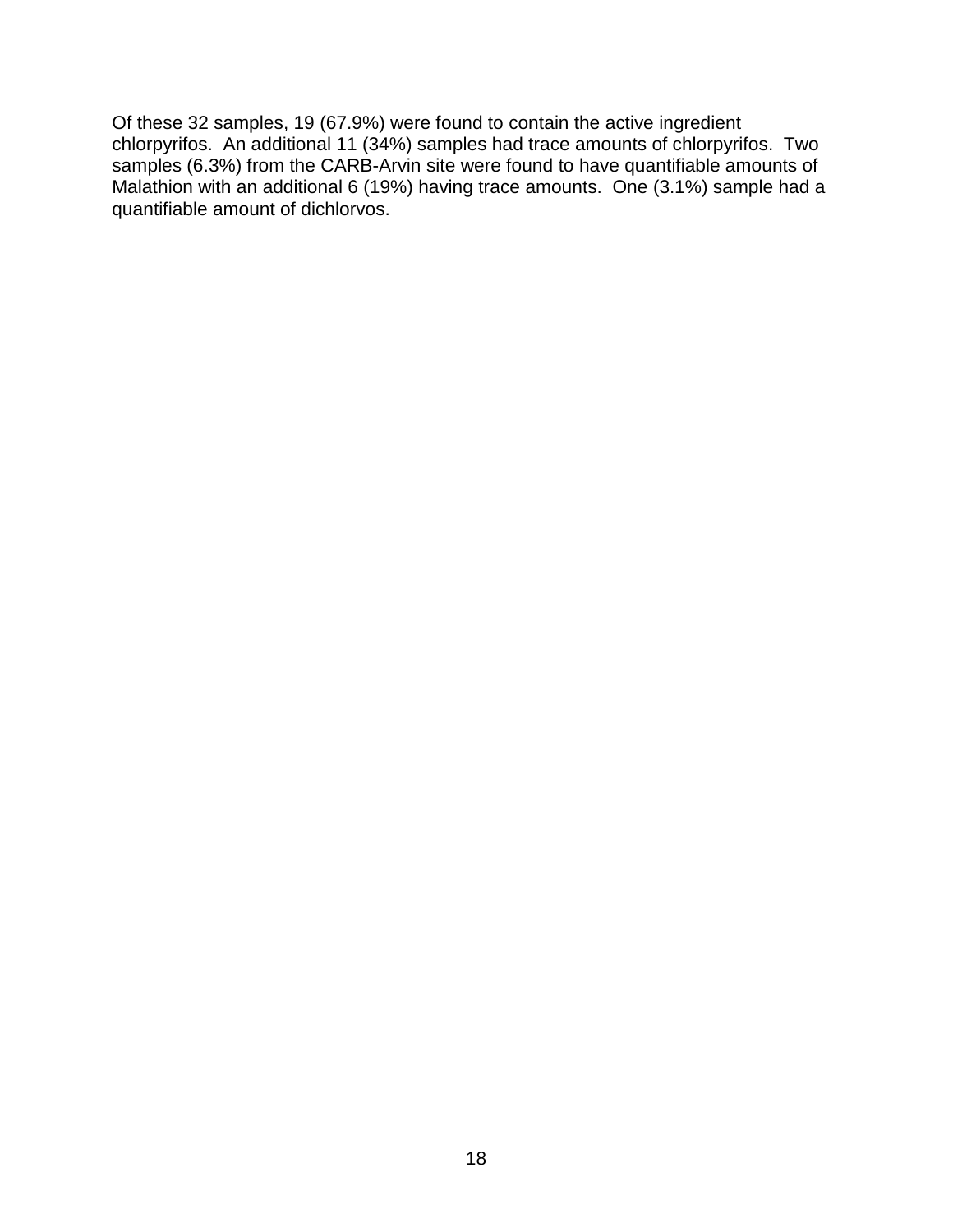**Sampling Protocol for Organophosphate Monitoring in Kern County**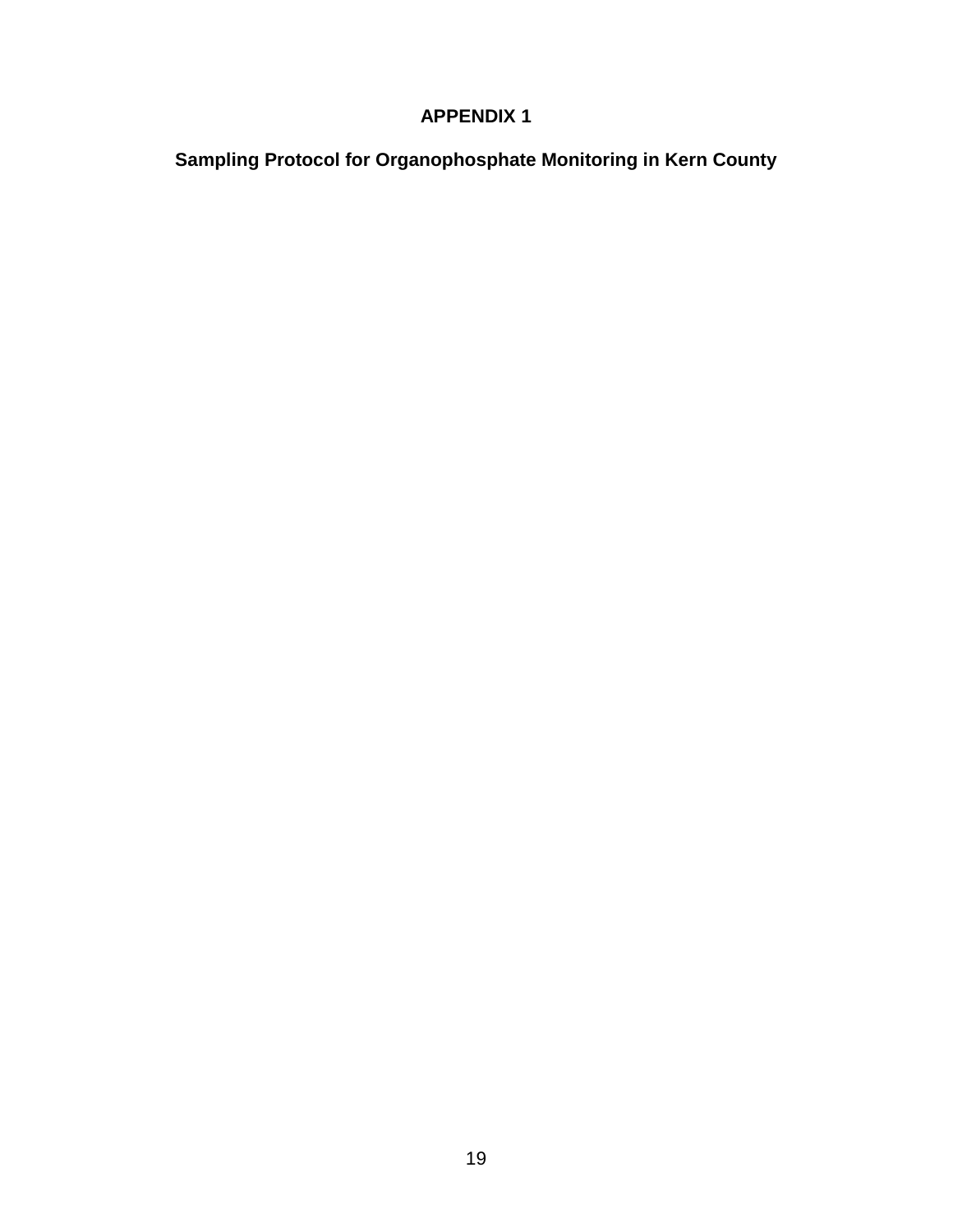**Use Information and Air Monitoring Recommendation**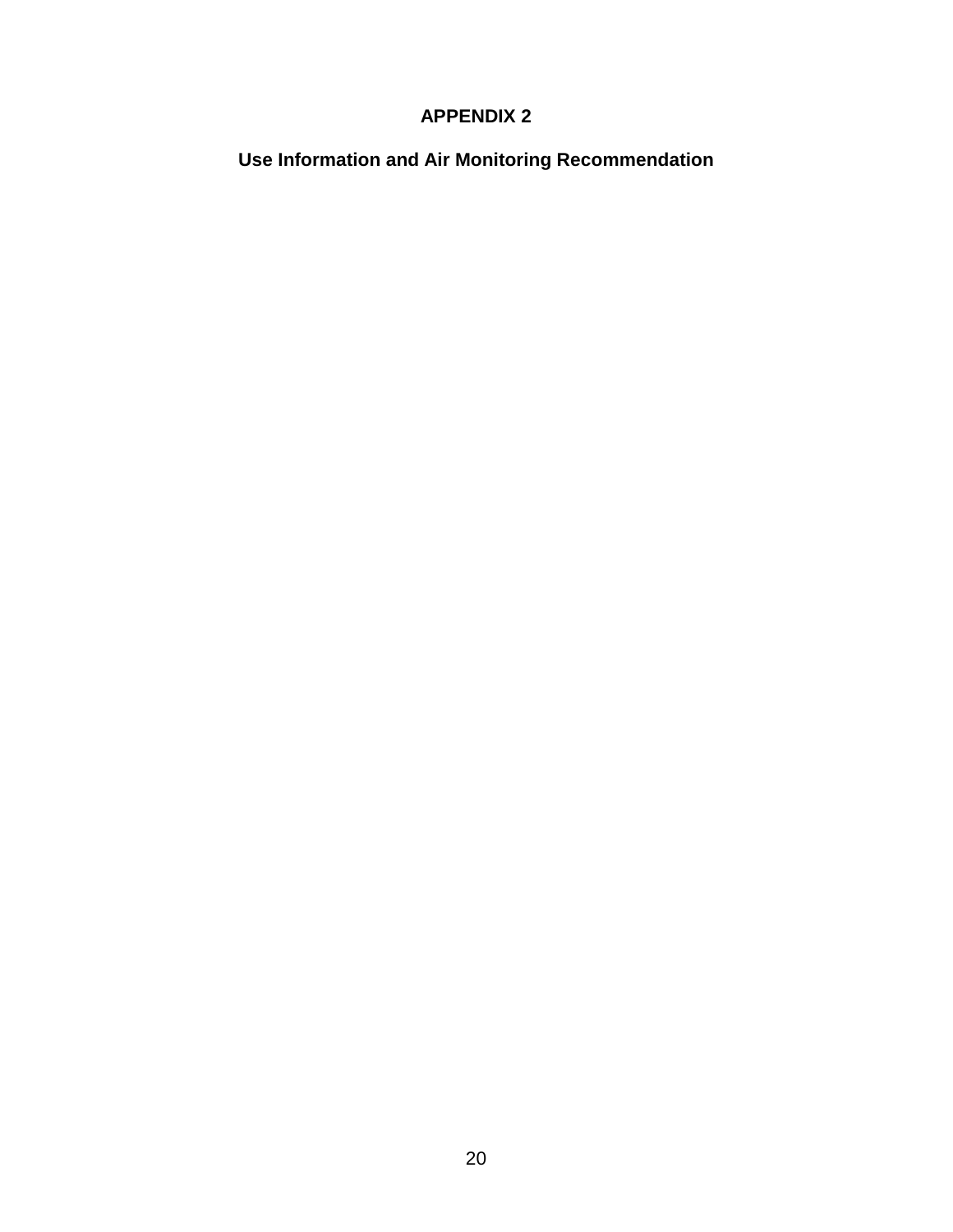**Sampling Site Photos and Crop Maps**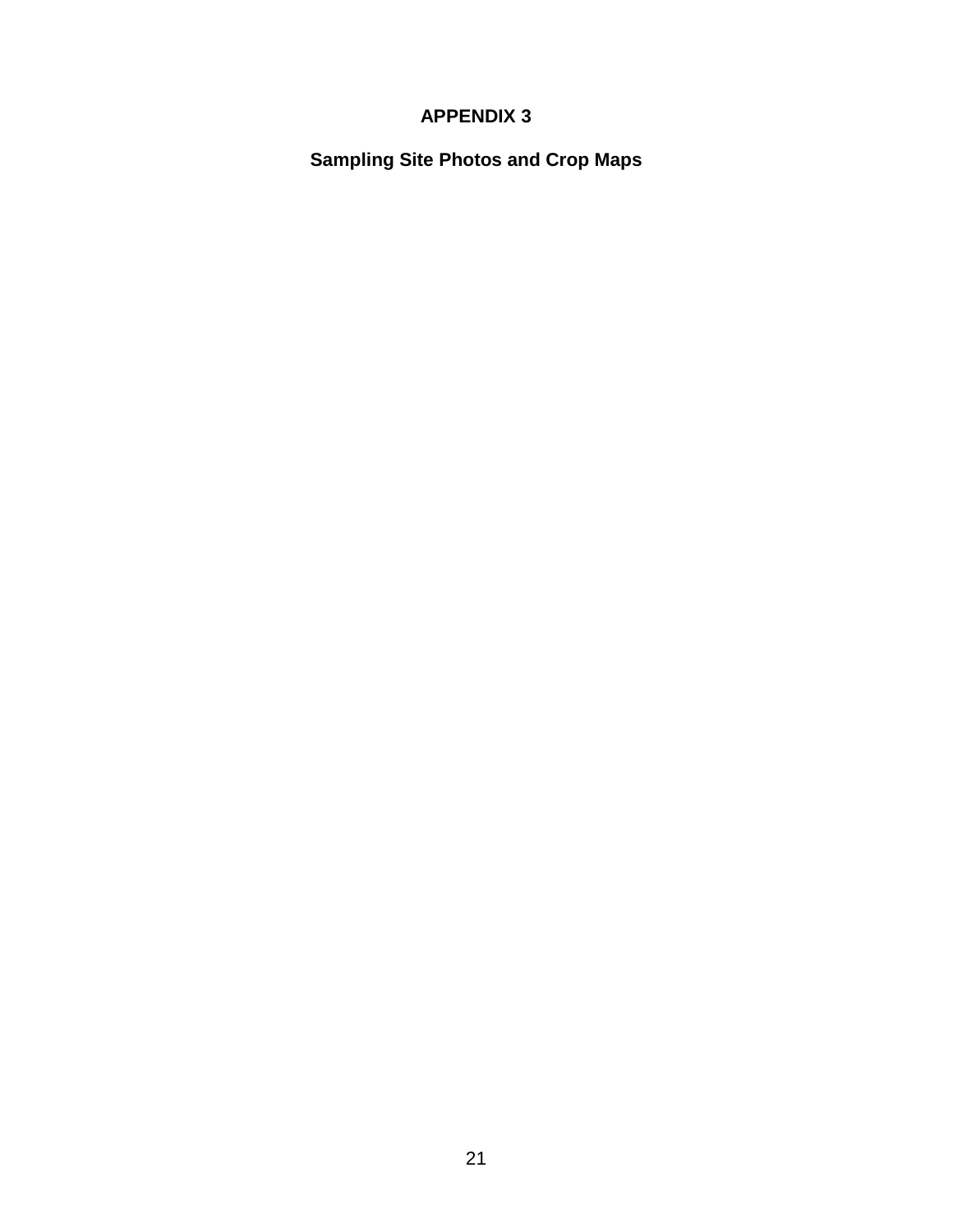**Mass Flow Meter Certification Report**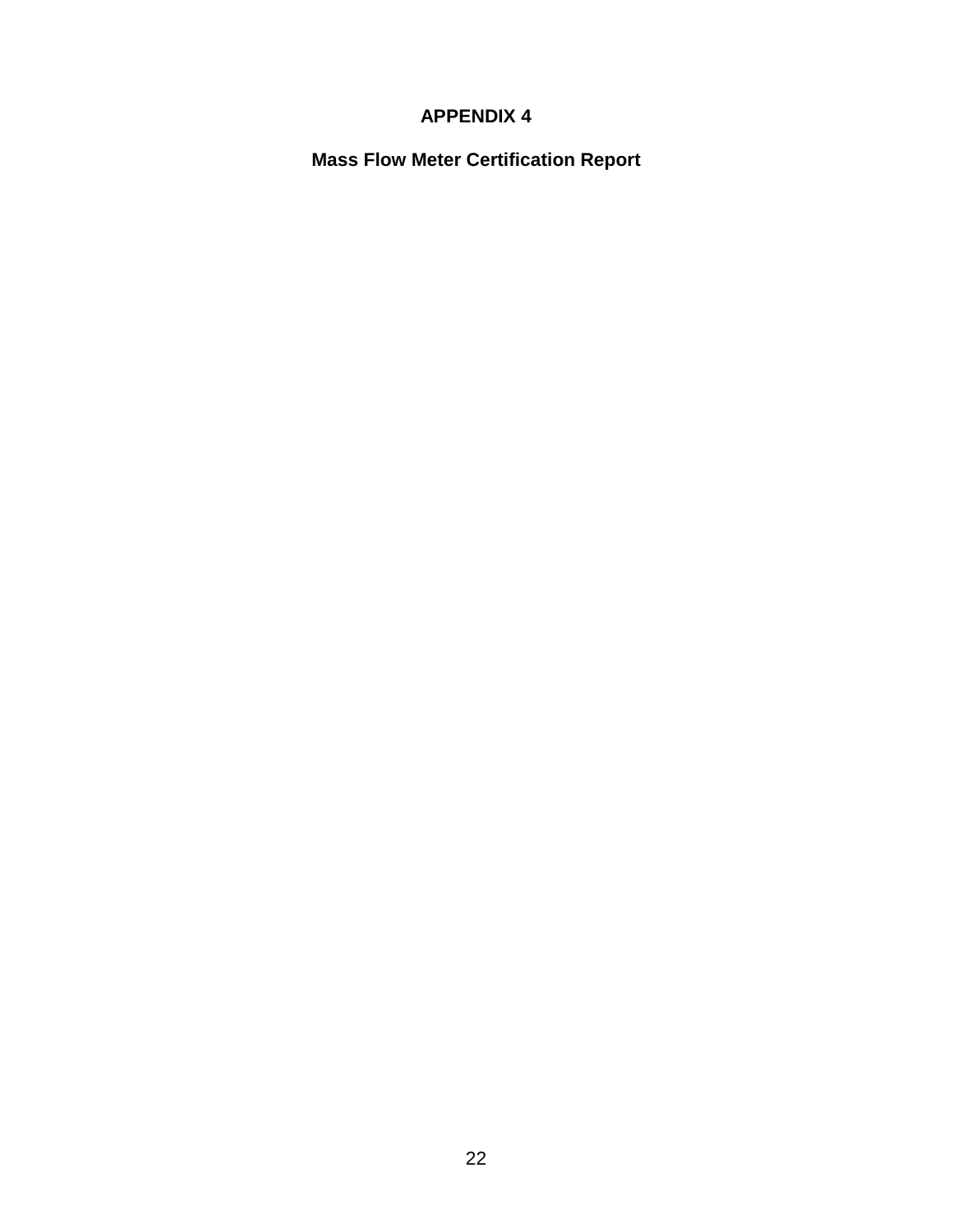**Monitoring Field Log Sheets**